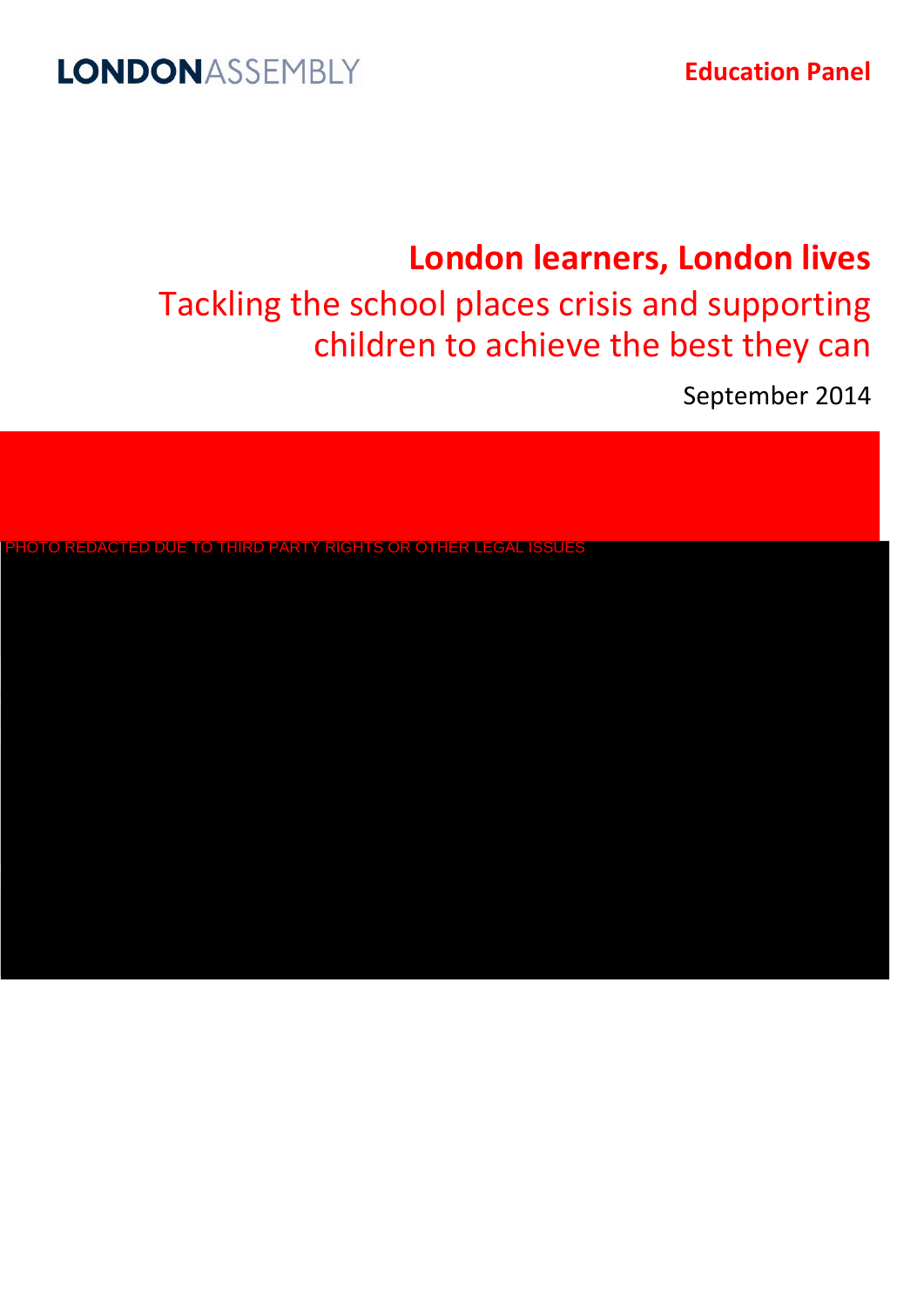# **Education Panel Members**

Jennette Arnold OBE (Chair) Labour

Tony Arbour **Conservative** 

Andrew Boff **Conservative** 

Andrew Dismore Labour

Darren Johnson Green

Caroline Pidgeon MBE Liberal Democrat

# **Contact:**

Richard Derecki email: richard.derecki@london.gov.uk Tel: 020 7983 4899

Cover photo by Sue Harris, Governor Ashburnham Community School.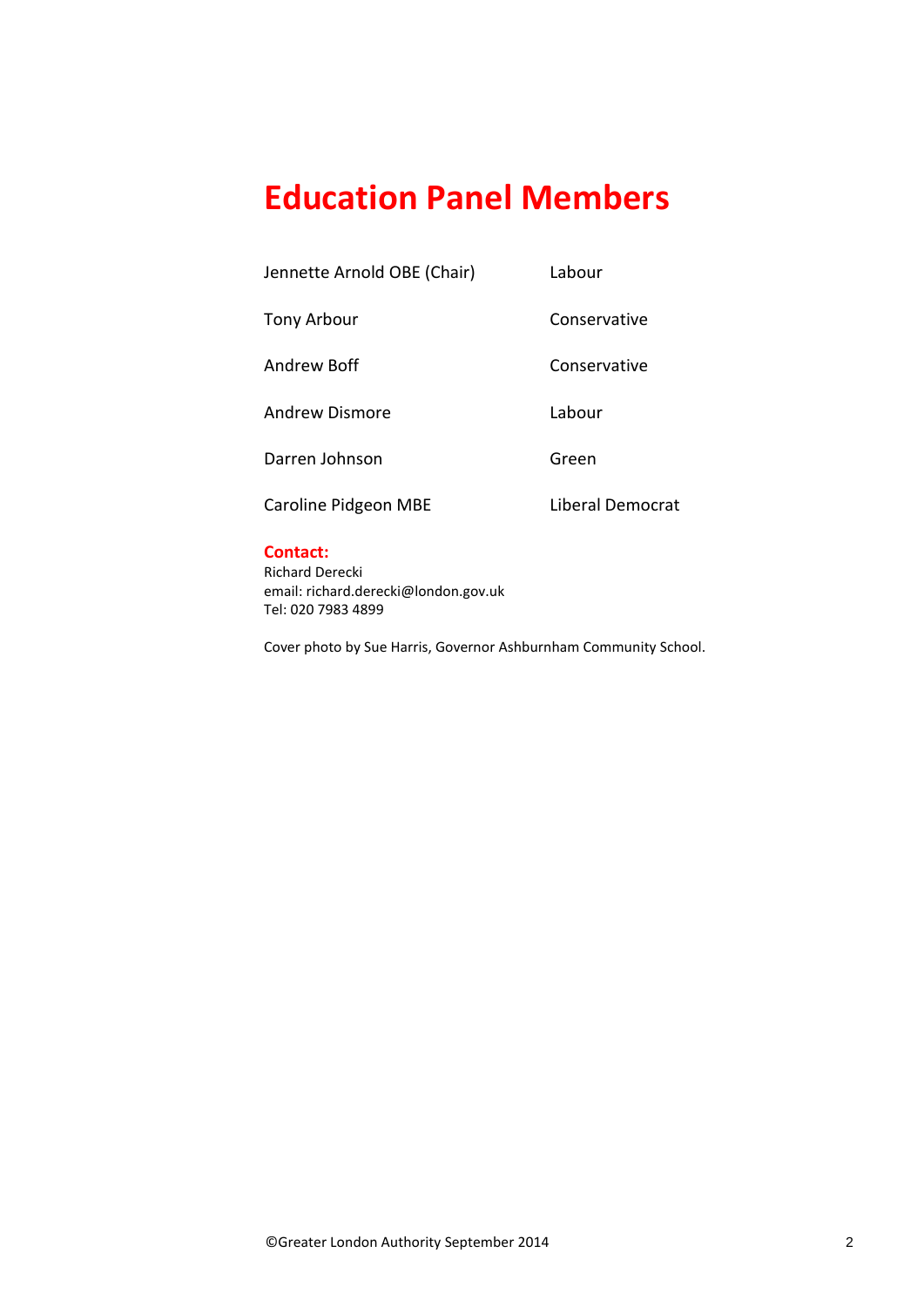# **Contents**

| <b>Foreword</b>                   |                                                          |    |
|-----------------------------------|----------------------------------------------------------|----|
| <b>Executive Summary</b>          |                                                          |    |
| 1.                                | The school places crisis                                 | 8  |
| 2.                                | The challenge to raise standards across London's schools | 18 |
| 3.                                | Accountability and tackling poorly performing schools    | 24 |
| 4.                                | Developing a regional identity                           | 27 |
| <b>Appendix 1 Recommendations</b> |                                                          | 29 |
| <b>Appendix 2 Endnotes</b>        |                                                          | 30 |
| <b>Orders and translations</b>    |                                                          |    |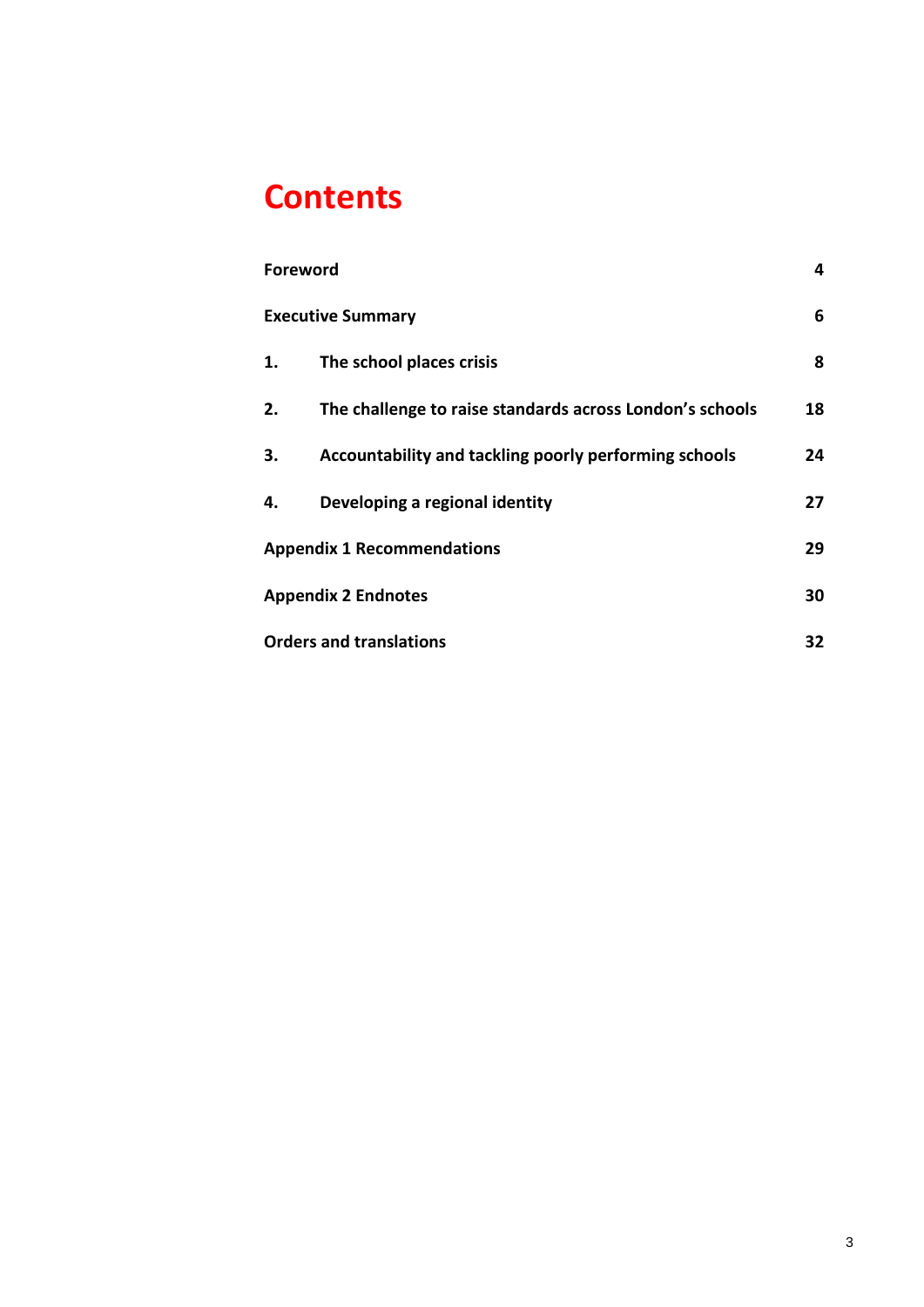# <span id="page-3-0"></span>**Foreword**

The beating heart of our global city is our education system. Timid, shy, playful four year olds are transformed through primary and secondary school into articulate, creative, resourceful young people who will drive our city forward to ever greater success. At least that is the goal. A good school will achieve that end; supporting and nurturing the



development of the child into a young person the city can be proud of. A poor school will quite possibly irreparably damage the life chances of the children entrusted to it.

Over the past year I and my colleagues on the Education Panel have been reviewing how London government can effectively respond to two great challenges faced by our education sector: how to ensure we create enough school places to meet the demands from our fast growing population; and how to ensure that our schools continue to stretch the able and support those that need extra support to ensure they all achieve the best they can. Through the hard work and dedication of teachers, teaching assistants, middle and senior leaders, through the extracurricular support of volunteers, parents and carers and governors London's education system is delivering results that make it the best performing region in the country. A London advantage is emerging as our children surge ahead of their contemporaries.

Our work has sought to identify practical recommendations where further work from the Mayor can continue to support our schools ensure our young people are fully equipped to compete in what in London is in effect a global labour market. Children in my patch in Hackney will be competing not only with children from Islington and Newham or even Richmond for jobs but with young people from across the UK and from across the world drawn by the opportunities and excitement of working and living in the most popular city in the world.

For me, education is the key to pushing forward social mobility and the means through which we can equip generations of young people with the skills, knowledge and qualifications they need to succeed in a diverse, fast-moving and ever-changing world. I believe that education is also the solution to so many of society's ills. By providing a quality, well-rounded curriculum that covers traditional academic subjects, and, at the same time, gives pupils the information and tools they need to be good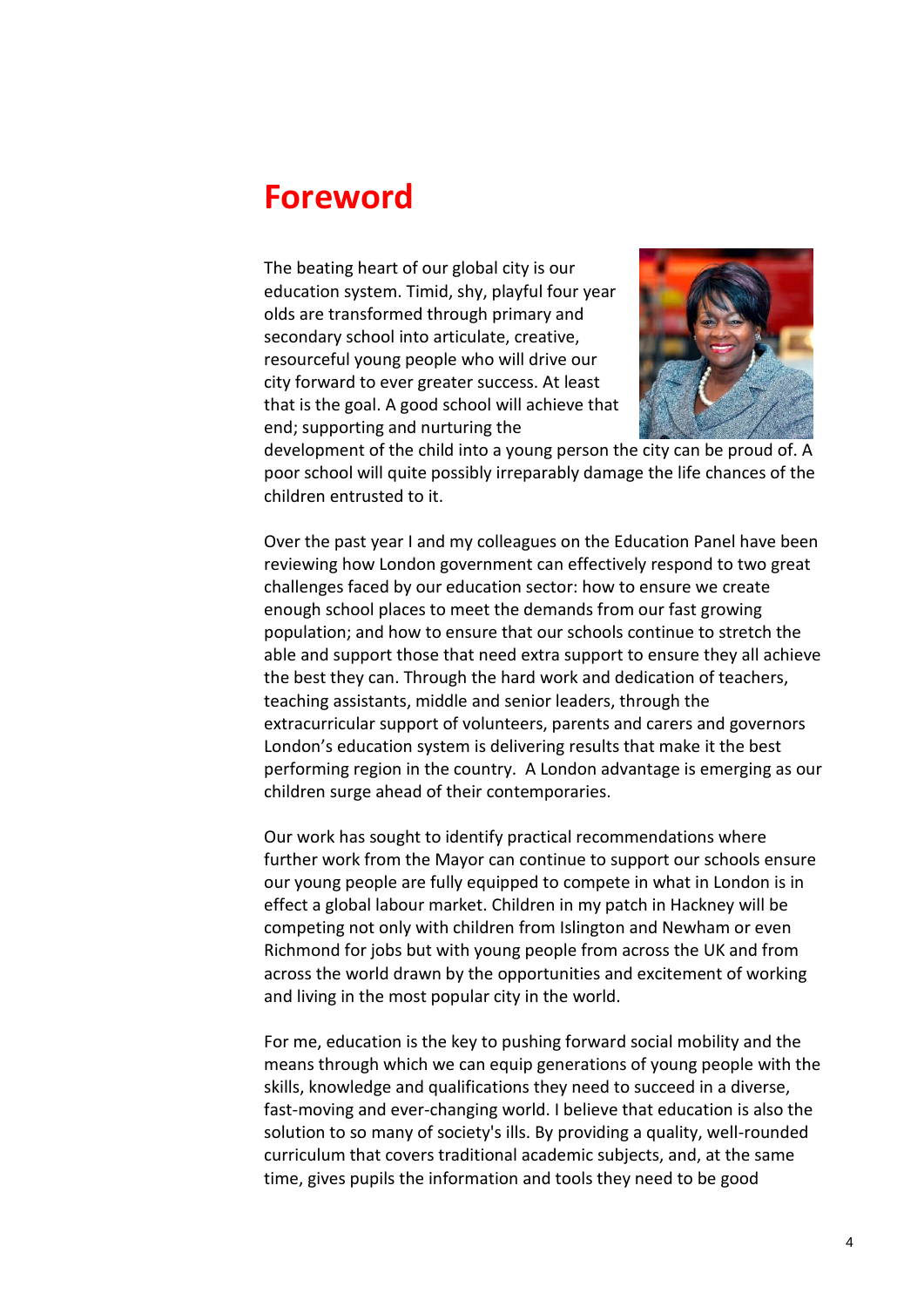members of society, we can make our great city and our country fairer, more equal, a more tolerant and more accepting place. As such, I have a real passion for education and, as well as Chairing the Assembly's Education Panel, I am privileged to sit on the Boards of the University of East London, as well as Elizabeth Garrett Anderson School, which sits in my constituency. I am delighted to have chaired the Education Panel in its first year, and look forward to continuing this work over the coming months.

I want to thank the many people who work in schools across London who have given generously of their time to our review and who have been able to show case the fantastic work so many of them are doing. We are so proud of their achievements.

I hope you enjoy the report.

Jennette Aul.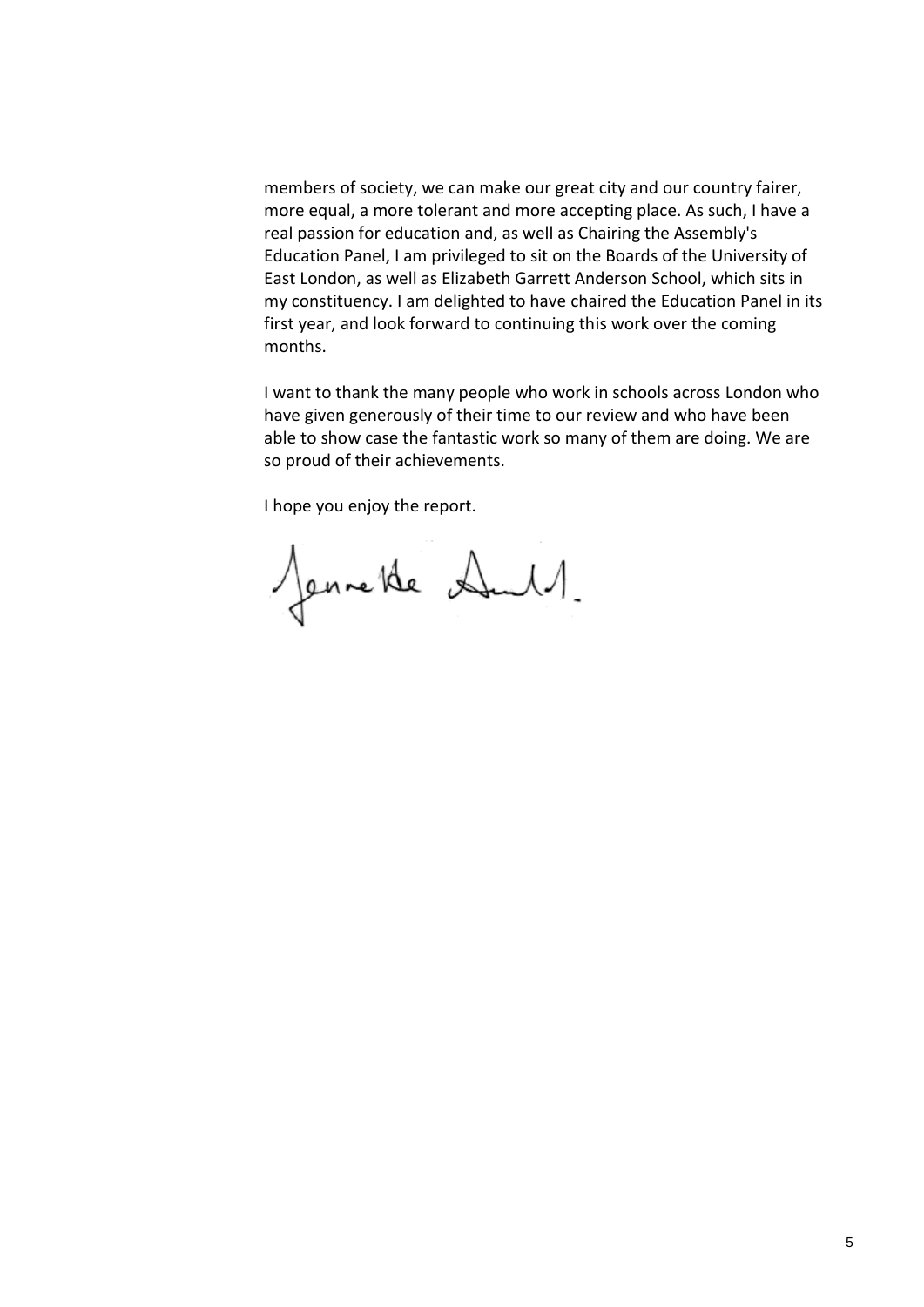# <span id="page-5-0"></span>**Executive Summary**

Although the Mayor of London has no statutory responsibility for education in the capital he is committed to playing a role across London to ensure that every London child "has the skills, knowledge and creativity to thrive in the global city. $^{\prime\prime}$ <sup>1</sup> The Mayor has identified two main drivers for future education provision: the growth of London's population means there is increasing pressure on school places and at the same time there is rising demand for youngsters to develop skills in science, technology, engineering and maths (STEM), as well as modern foreign languages. This report reviews what actions the Mayor has taken to help tackle the school places crisis facing the capital and his role in supporting schools to raise standards. The report also looks at the challenge for London government in holding schools to account and in tackling poor performance as provision across the sector becomes more diverse.

# *Free schools will not solve the school places crisis*

There is no complete picture of the need for new school places in London nor is there strategic oversight of how the education sector will meet that need. There are concerns that by solely supporting the creation of free schools, the Mayor is allowing a mismatch to develop between the need for new school places and the supply of parent led-new build. Our report sets out arguments for an enhanced role for the Mayor to produce a strategic plan to both map out the need and to establish options for meeting it.

# *Our young people are competing in a global labour market*

It is easy to forget that in 2006 London was the worst performing region at both primary and secondary level. The transformation has been profound and as OFSTED notes its inspection outcomes for London are now the best in the country. But the challenge is always changing and London's education system must aspire to be among the best in the world. London's popularity as a place to live, study and work means that our young people are competing within a global labour market and not just a regional one. International rankings suggest London students should be aiming to achieve alongside the best from Singapore, Hong Kong, Switzerland and Germany yet at present we do not have the data to be able to assess if we are. Our report calls for a new set of international

**-**

 $1$  Letter to the Chair of the Education Panel from the Mayor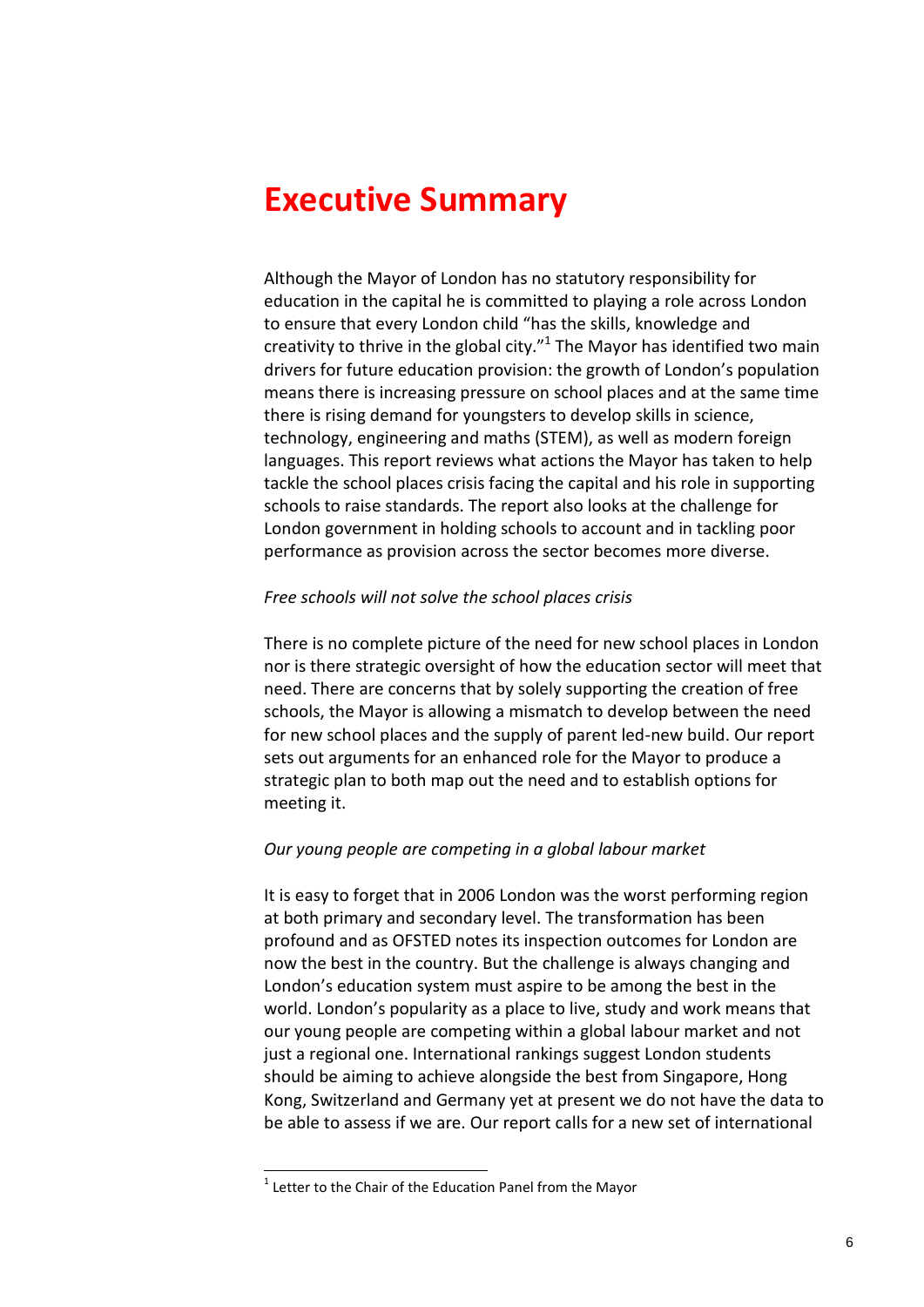city comparators so we can compare our performance with the best in the world.

# *A fragmented education system needs to be accountable*

Our report recognises that as new providers enter the education system issues of accountability and performance management become more complex. This challenge is particularly acute with regard to academies and free schools. The government's preferred solution of regional commissioners who will intervene where there is poor performance is welcome but by splitting London into three denies the regional identity that has been so hard won. The creation of a London identity for teachers, for leaders and for schools is the framework within which so much good work now takes place. Our report seeks to reinforce and develop that identity further.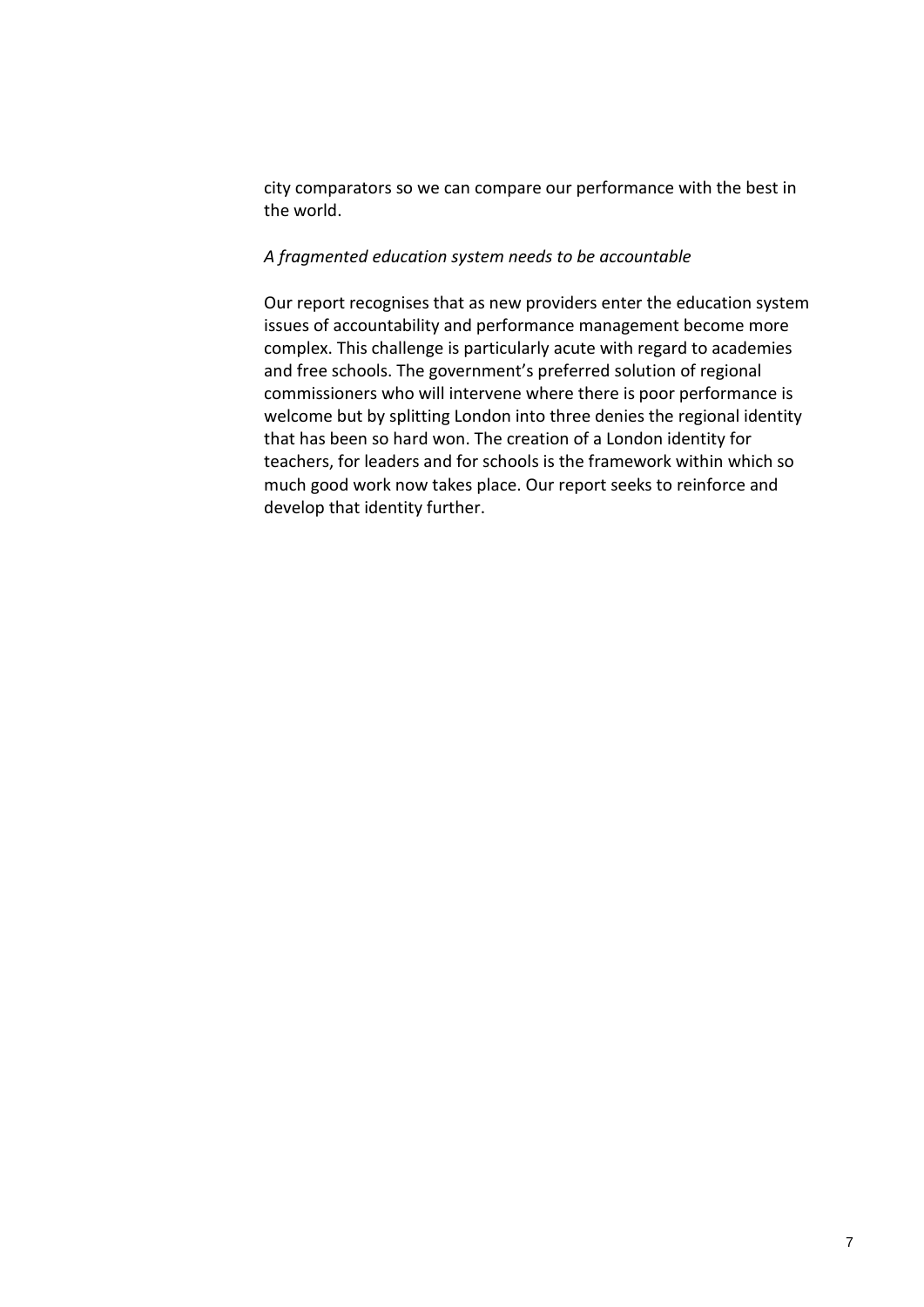# <span id="page-7-0"></span>**1. The school places crisis**

London's extraordinary recent population growth is well documented. According to the 2011 Census, London's population stood at 8.2 million, an increase of close to a million people over the previous decade or around 90,000 new inhabitants every year. This growth rate makes London the fastest growing region of the UK and the projections for the next decade are for similar increases in population. By 2021, London's population is expected to reach 9.2 million. This growth rate has exceeded previous planning projections which estimated a population of 7.8 million by 2011 – the annual projections had been out by over 35,000 a year.<sup>1</sup> This divergence between actual and projected population growth has had far reaching consequences for London's education sector.

The rising natural birth rate and the greater number of families staying in London have increased the pressure on school places. Local authorities and schools which just a few years ago were closing classrooms because of surplus places are now scrabbling to open new ones. As of January 2013, London had just over 1.1 million children in its maintained education system. This figure is set to grow year on year to approximately 1.3 million by 2017/18. To help illustrate the demographic pressure local authorities are under it is worth noting that in, for example, Lewisham, there are over a 1,000 more children born in 2013 than in 2001. $2$ 

Over 46,000 places, or 1,535 classes, have been created since 2010.<sup>3</sup> However, according to projections from London Councils, there will need to be an additional 133,000 primary places created by 2018. $^{4}$  This shortfall largely affects primary schools at the moment but London will see a steep rise in demand for secondary school places for the next ten years or so. The forthcoming challenge for secondary school provisioning can clearly be seen in the chart below which sets out the additional numbers of 11 year olds relative to 2013 expected to enter secondary school over the next nine years.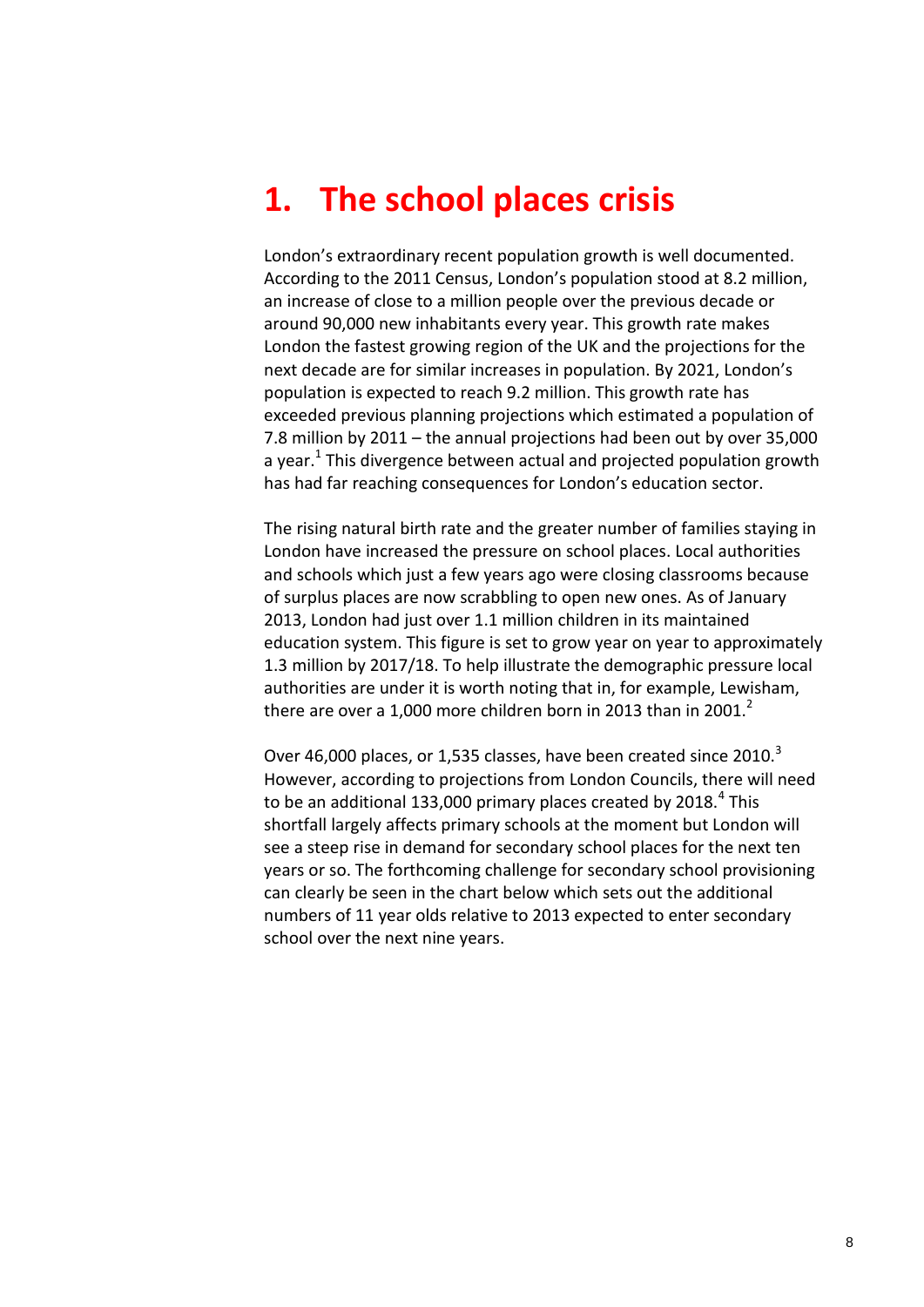

# **Chart 1: The projected additional number of 11 year olds in the capital relative to 2013.**

Source: GLA 2013 round population projections

# **A funding gap has emerged**

The Department of Education has struggled to keep up with the recent extraordinary demographic changes. Nationally throughout the 1990s the birth rate declined and with fewer children starting school each year the challenge facing the Department and local authorities was to remove excess capacity; and so between 2003/4 and 2009/10 the number of primary places fell by 5 per cent. However, this was happening at a time of rising number of live births, which between 2001 and 2010 rose by 22 per cent, the largest ten-year increase since 1954-64. Although the change in the birth rate started in 2001, the ONS did not factor this into its projections until those it published in March 2008 as it wanted to be sure that this change represented a sustained trend. This lag has left local authorities scrambling to ensure there are sufficient places available.

Following the 2010 Comprehensive Spending Round, the Department for Education reduced its capital funding grants for school maintenance and cancelled its primary capital programme and many Building Schools for the Future projects. This affected mainly refurbishment of existing schools, although some local authorities had started to use the funds to expand schools to provide extra places in areas of need.<sup>5</sup>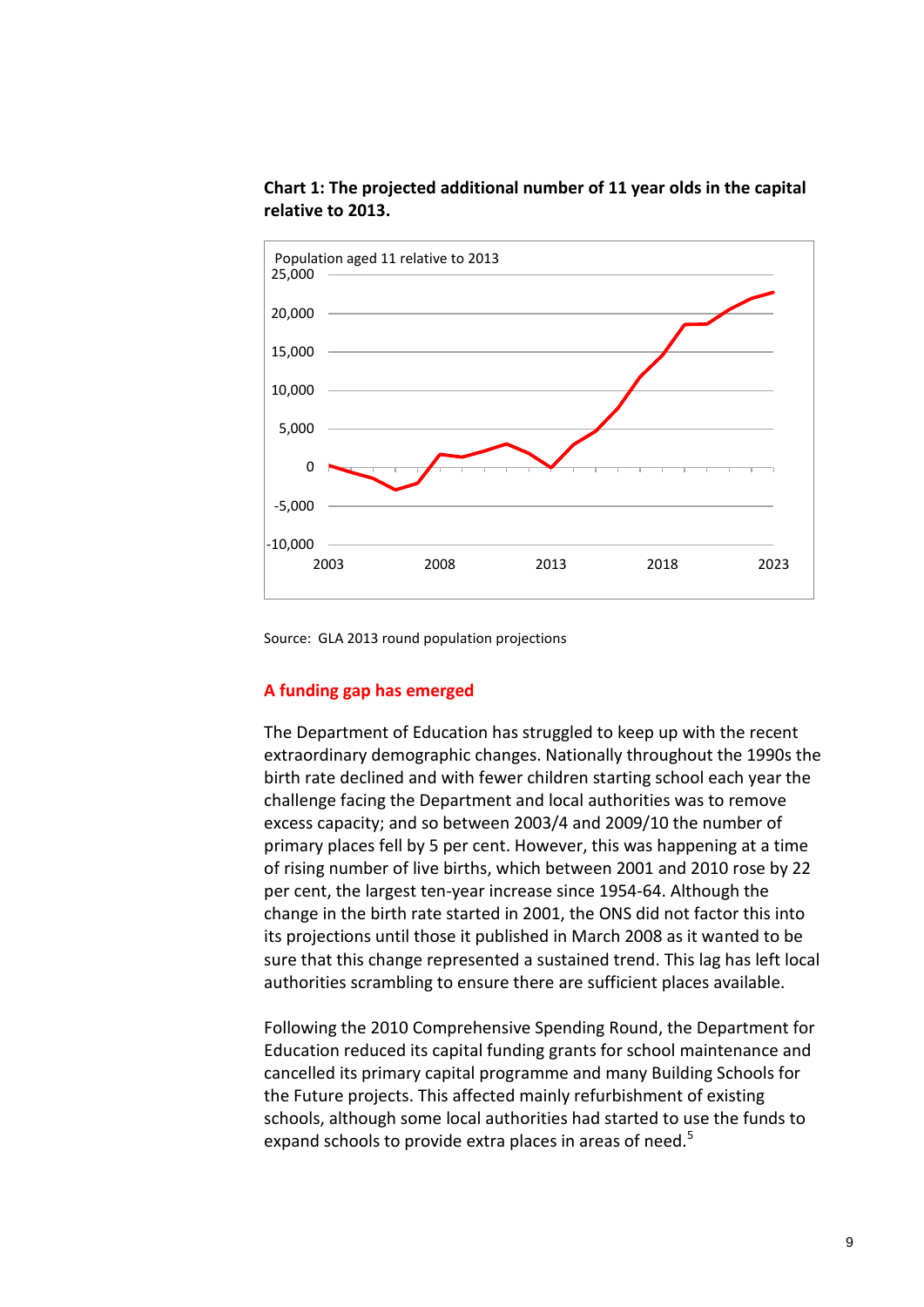The Department did, however, increase its specific funding for school places with extra capital provided in July and November 2011and again in December 2012 as Government sought to keep up with a revised assessment of the funding required.<sup>6</sup> Under the Basic Needs formula, the allocation for two years covering 2013/14 and 2014/15, totalled £800 million per year, of which London received 36 per cent of the total amount. Further funds were made available in March 2013 through a Targeted Basic Needs programme where local authorities were invited to bid for funding in September 2014 and 2015.

However, these additional sums do not fully cover the actual cost of meeting the increased demand for school places. Local authorities are also expected to contribute. In its September 2010 funding bid, the Department for Education required local authorities to make a contribution to close the gap between the sums they were allocating and the full market price of buying the site and building the school. The Government anticipated that local authorities would contribute up to 20 per cent of the total cost of providing new places.

But we have heard that these estimates are "widely inaccurate". As the Education Panel heard at its September 2013 meeting:

*If I give you an example, they (the Education Funding Agency) are saying that the DfE costs that they have per pupil is around £10,000 to £10,500 per pupil, whereas we have done our surveys and we are getting those out as between £16,000 to £20,000 per pupil for London. They think you can build a two-form entry primary school for £4.4 million. Well, you cannot in London and in inner London it is even more expensive. You cannot do that for less than about £8 million. Then when you talk about it as a secondary it goes through the roof in terms of the mismatch [between grant and costs].*" 7

Across London as a whole there is, according to London Councils, a shortfall of about £1 billion. In one borough alone (Lewisham) there is a £20 million deficit just to 2016. In commenting on revised Government funding allocations London Councils state that "For the 2015-17 allocations, the funding per place (pre-weighting) has increased to £11,805 for primary places and £14,756 for secondary places. The difference in the funding per place in 2013-15 and 2015-17 allocations shows the problem with having a fixed quantum of funding. It demonstrates that the funding has not been based on the actual cost of supplying new school places, but on a flawed government assessment of how much funding is available during Spending Review 2010 and Spending Round 2013".<sup>8</sup>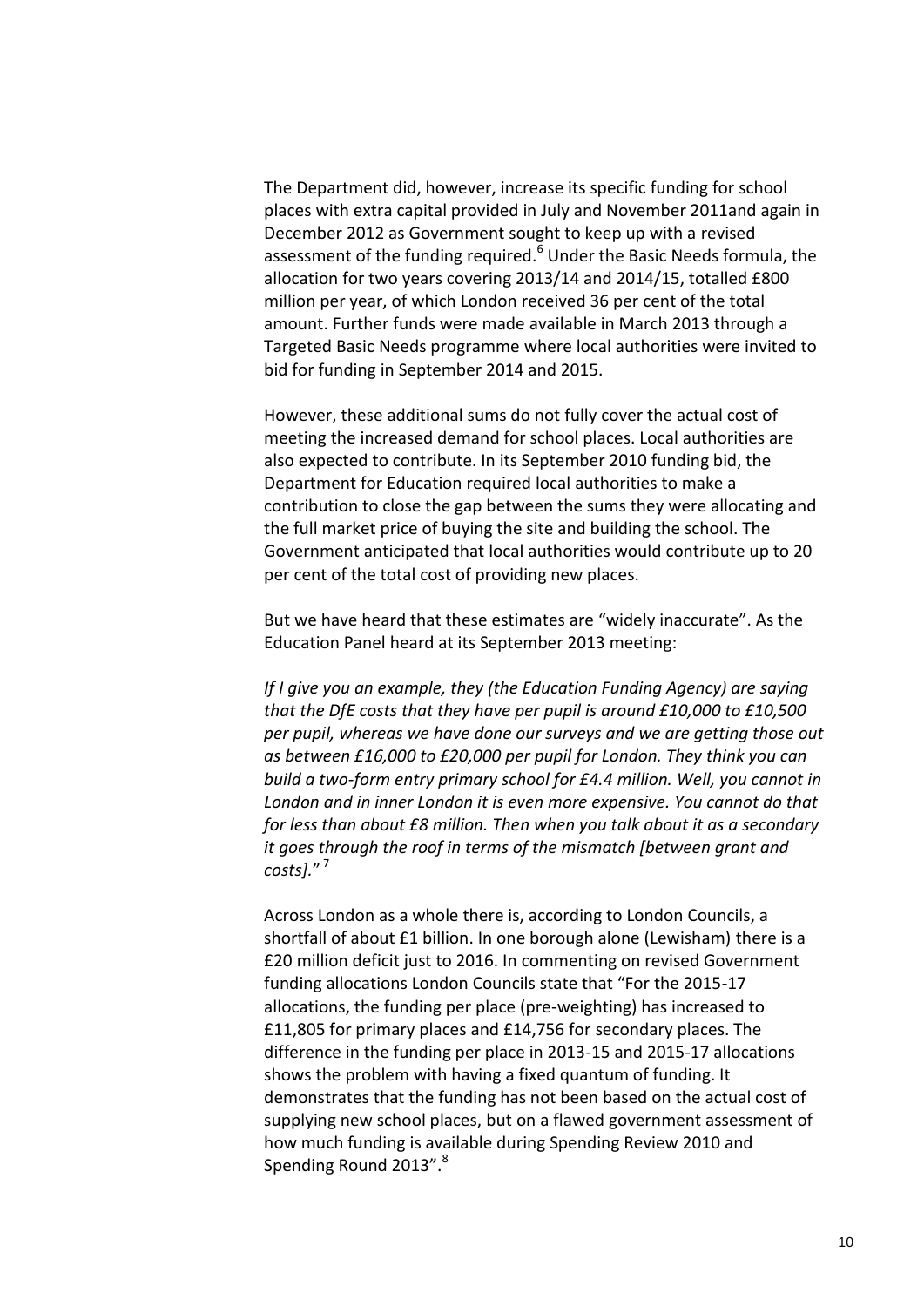We heard that other factors also complicate the ability to meet rising demand. There is the lack of timeliness of the funding. Local authorities are getting annual allocations when they need surety of funding in order to expand permanently and this therefore restricts their ability to plan effectively. There is also the spatial challenge of delivering new or expanding existing schools when there is clearly a shortage of potential sites or when those that are suitable are in private ownership. As Sir Daniel Moynihan (Chief Executive, Harris Federation) noted "The single biggest difficulty is finding sites…the problem is finding the sites and getting the owners of the site to make the presumption in favour of a school $^{\prime\prime9}$ 

Without a significant number of new buildings parents and children will need to get used to "a new normal".<sup>10</sup> This could include longer journeys to school, less chance of getting your school of preference and a less pleasant learning environment with a diminution of play space. Some schools will need to look at new ways of organising their teaching with different routines, more creative use of space and enhanced use of technology. There has even been talk of split shifts with some children taught in the morning and others in the afternoon.

# *Gascoigne primary school*

Gascoigne Primary School in Barking and Dagenham is the largest primary school in England, with a student body of approximately 1200 pupils split into 47 classes; almost double the 700 pupils it had 16 years ago. The current main school building was built in 1977 to replace the original Victorian school, although development and building work continues today to accommodate the large demand for school places. In addition to the main school building, Gascoigne has eight mobile classrooms and five new permanent classrooms were added in 2013 and building work continues through 2014.

The positive inspection reports of Gascoigne lay testimony to the dedication of the 150 staff members and determination to cater to all their pupils, from a variety of backgrounds and abilities. In their July 2013 Ofsted inspection, Gascoigne received a 'Good' rating in all areas, consistent with previous inspections.

Credit for managing this massive expansion must be paid to Headmaster Bob Garton who has successfully organised the school into four minischools so that appropriate age groups mix with each other thus limiting the extent to which the younger children have to contend with the older ones.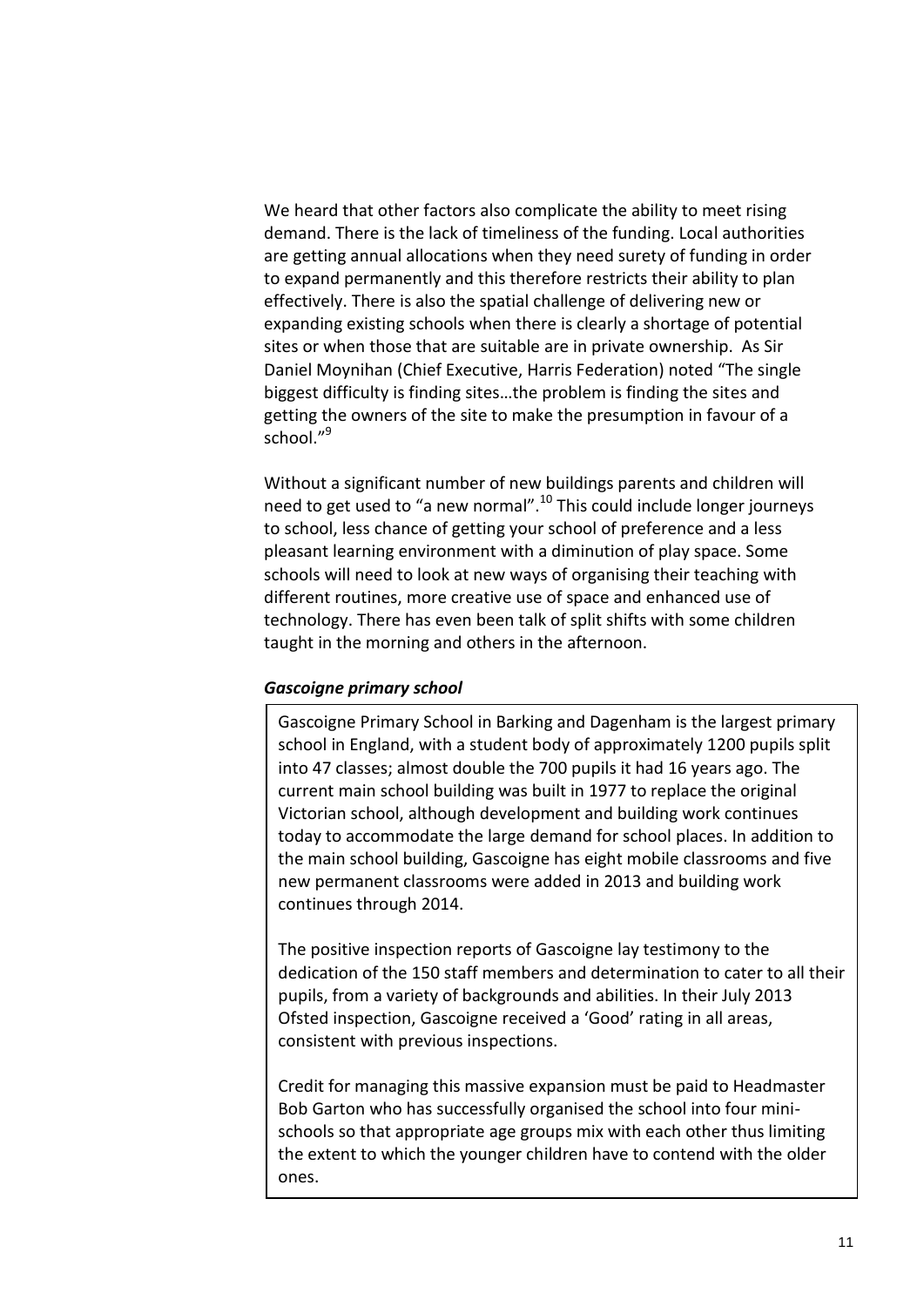### **Quantifying the need and identifying provision**

There is no complete picture of the need for new school places in London, nor strategic oversight of how the education sector will meet that need. The Mayor's Education Inquiry<sup>11</sup> recommended that the Mayor and the GLA should work with boroughs and the Department for Education to develop pan-London collection and analysis of data necessary for planning the provision of school places. The GLA has the data and the capability to generate robust, credible pupil projection numbers to support better places planning across London, but at present this doesn't fully happen. The GLA runs a subscription-based school rolls projections service for both primary and secondary schools. This is well established and combines household trend data with local intelligence on new developments. The information is currently provided to 30 of the 33 London local authorities. But it is not open data available for public scrutiny. Nor is it possible to easily access local authority plans for school expansion or to know where new academies or free schools are likely to open or when. This seems to obscure rather than support effective pupil place planning and indicates a possible role for the GLA.

The GLA provides another resource - the London School Atlas - which provides a mapping tool, using Department for Education data, to illustrate for each school where its pupils travel from and correspondingly where the children from a defined area go to school. This tool for the first time begins to capture the complex, cross-borough mobility travel patterns of London's school children. It also illustrates projected changes in demand from 2012/13 to 2017/18 helping to give an indicative picture of where pressure on places might be in the future.

The London Schools Atlas begins to create a map of the need for school places. Further data could be added to enhance the robustness of the projections – for example planning decisions that will increase the number of homes could be added in, as could information on household sizes. As London's strategic planning authority, the Mayor already has access to information about any planning application that will lead to construction of more than 150 houses, but local decisions should also be included to increase the detail of the maps. Other information such as applications data, which would indicate if a school in an area of high population growth was already over-subscribed, would also help develop a more accurate picture of where need was arising.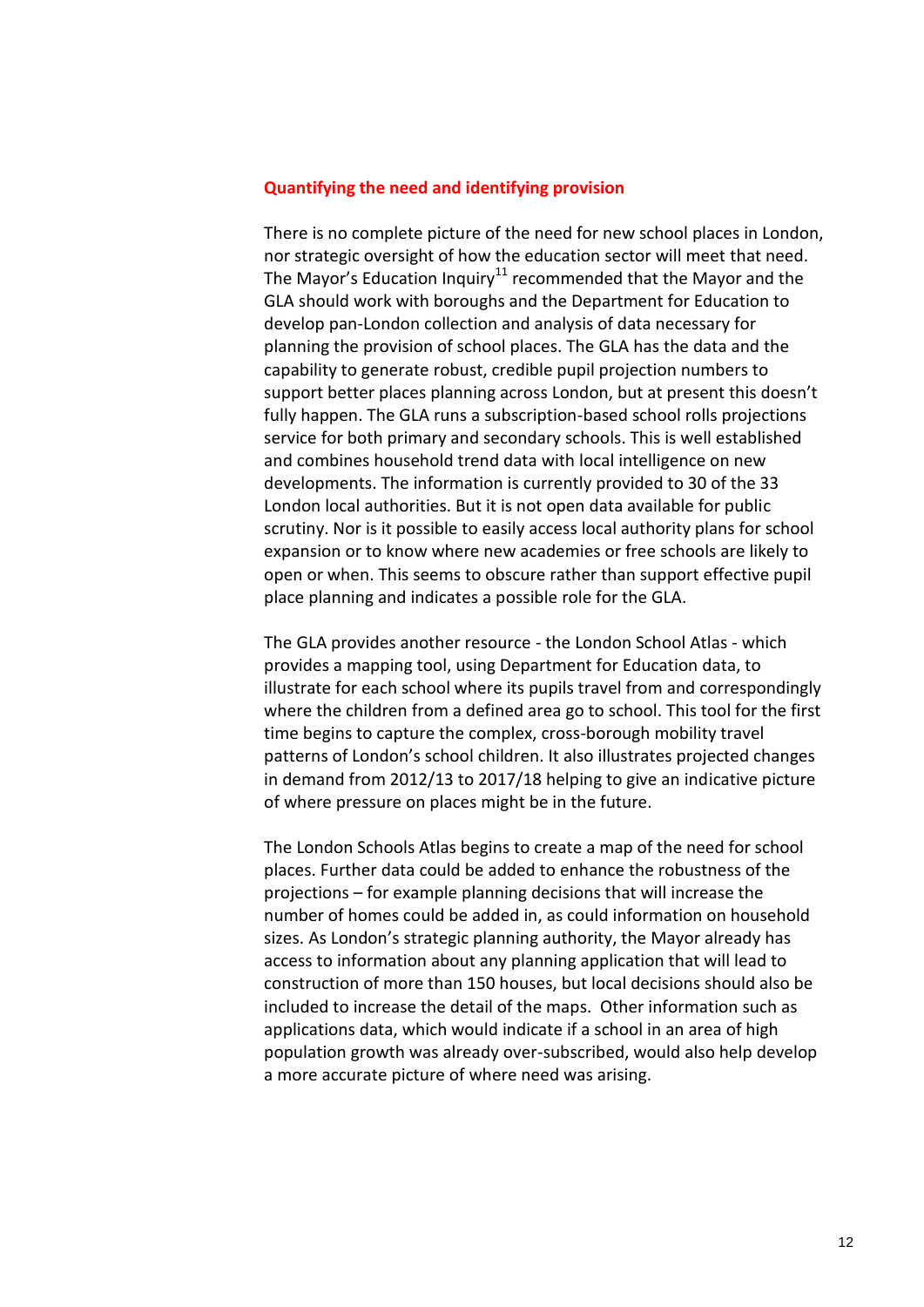### **How is the Mayor working to secure more school places?**

The Mayor can do three things to help meet the rising demand for school places: release GLA sites for conversion into schools; lobby for more capital support from central government; and use planning powers to push through new developments where new school places will also be created.

### **Freeing up sites for use and…**

The Mayor has set up a New Schools unit at the GLA to scope out the expansion of free schools in the capital and has identified ten sites across the GLA Group estate that are to be used for free schools over the course of this Mayoral term. The first of these new schools will be based at the site of the old East Dulwich Police Station which has now been sold and is to become a new Harris primary school. A list of a further eight primary or secondary schools that will be supported through the release of public land was published on 26 June. Seven of the new schools will be primary schools, with one secondary and one all-through school planned. All bar one are free schools. Five of the sites freed up for use are former police stations. These new schools will provide at an additional 7,000 or so places. The Mayor has also committed to providing a site for the proposed Fulham Boys School in Hammersmith and Fulham.

### **…using his planning powers**

The Mayor has also exercised his strategic planning powers twice in the past 18 months to take over developments where new housing will crosssubsidise the building of a new school. At the Holy Trinity primary school site in Dalston, the Mayor has approved the demolition of the existing one-form entry school. This is to be replaced by a two-form entry nursery and primary school and 101 flats, despite local opposition which wanted more affordable housing on site and a different design. The Mayor, however, overruled these objections arguing that "the proposed expansion of this education facility would promote educational choice, and increase the availability of primary school places in response to established need in Dalston."<sup>12</sup>

The Mayor has also used his planning powers to call in Southwark Council's refusal to grant planning permission for the Southwark free school. He ruled in favour of the proposed development on the grounds that it would create a three-form entry free school plus sixth form space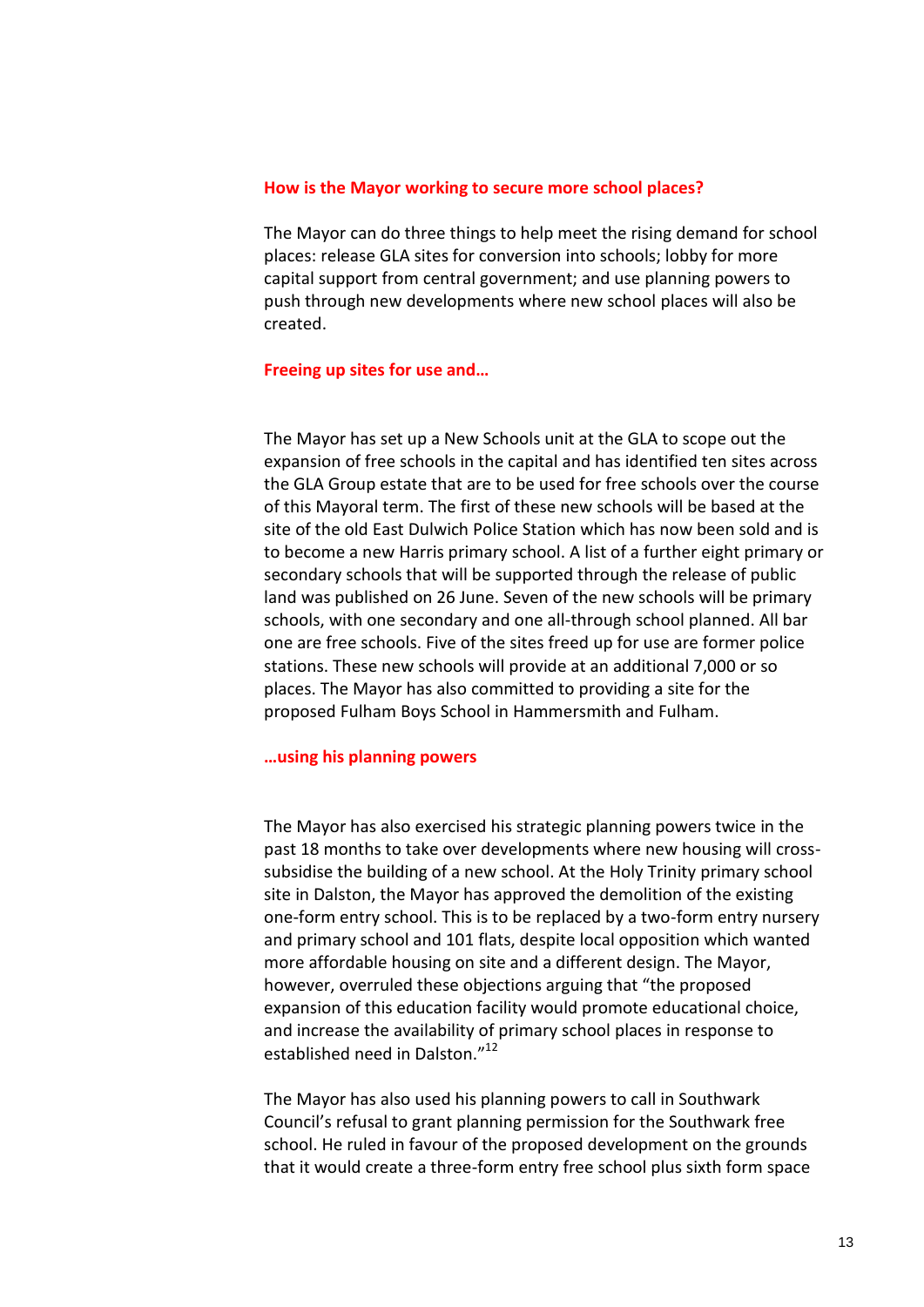and as such "provides much needed school places for a growing population and by providing a free school it is enabling greater choice."<sup>13</sup>

# **A bias towards Free Schools**

There are concerns, however, that by solely supporting the creation of free schools, the Mayor is allowing a mismatch to develop between the need for new school places and the supply of parental-led new build. Such concerns have been examined at a national level in a recent Public Accounts Committee report which found that while the Department for Education had a very specific policy to support local authorities to meet the need for extra places in their local areas, only 19 per cent of secondary places in the free schools opened so far were in such areas (the figure for primary schools was much higher, at around 87 per cent). However, the Department acknowledged that it had received no applications to open primary free schools in half of districts with a high or severe forecast need for school places by the academic year 2015/16, which leaves a significant worry for local authorities tasked with finding places.

In response to these national findings, the Deputy Mayor for Education and Culture stated that "there are not many places in London where there is not a basic needs shortage and from the figures that I have, of the mainstream free schools opening in London in September 2014, 97 per cent will be in areas of basic need for school places."<sup>14</sup> It is to be welcomed that at least five of the new Mayoral supported primaries will be in wards where the expected growth in the number of 4-10 years olds is above the average expected growth rate for the borough as a whole – see table 1 below.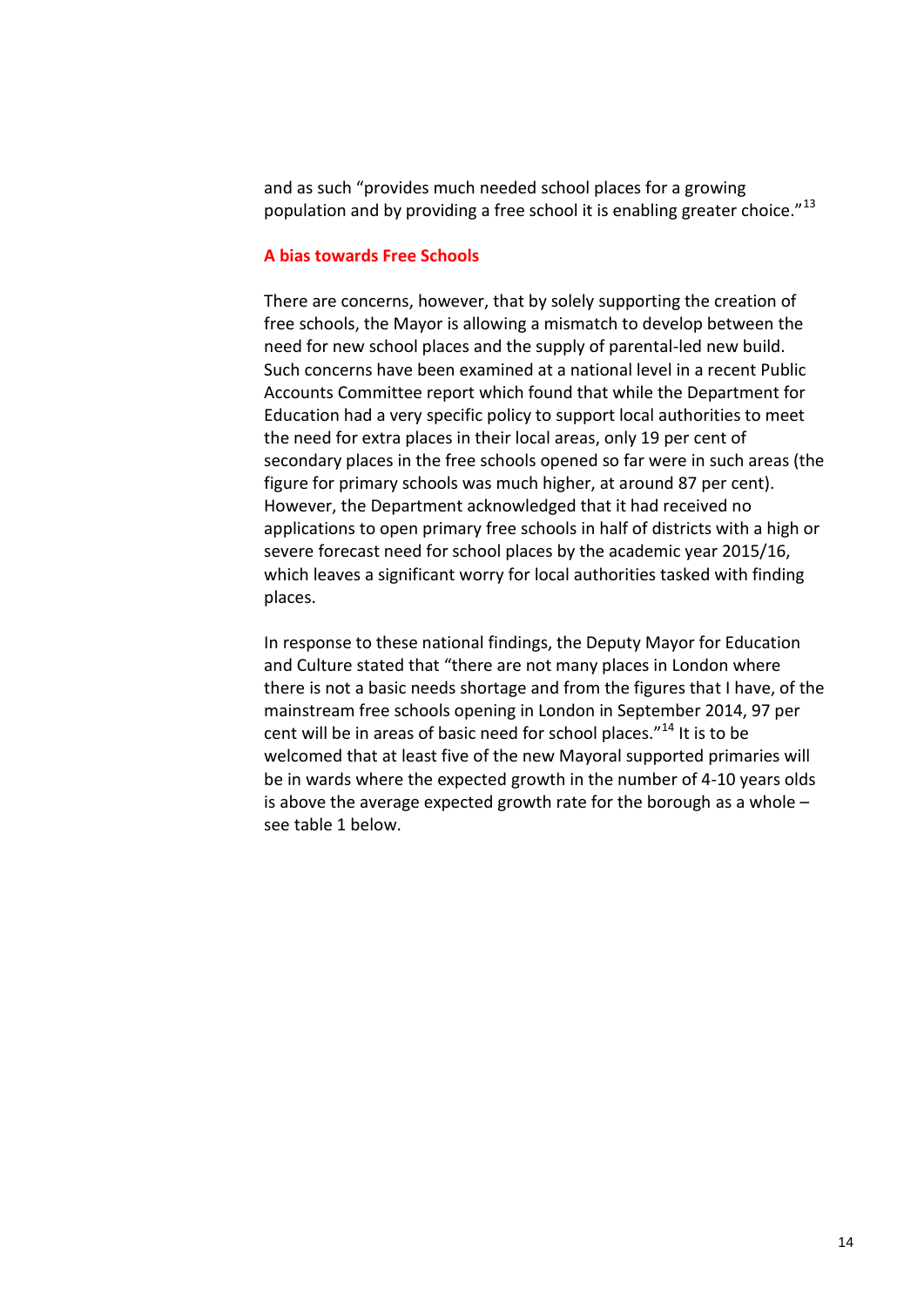| Mayoral intervention          | Ward projection of population | Borough mean growth      |
|-------------------------------|-------------------------------|--------------------------|
| (Primary schools)             | growth children 4-10; actual  | children 4-10 (2012-17)  |
|                               | and % change (2012-17)        |                          |
| Canary Wharf (Tower           | 625 (41%)                     | 12.5%                    |
| Hamlets)                      |                               |                          |
| Harris primary - East         | 252 (29 %)                    | 13 %                     |
| <b>Dulwich Police Station</b> |                               |                          |
| (Southwark)                   |                               |                          |
| South Norwood (Croydon)       | 308 (20%)                     | 12%                      |
| Holy Trinity CoE primary      | 108 (10 %)                    | 8.5%                     |
| (Hackney)                     |                               |                          |
| The Olive school (Hackney)    | 52 (4%)                       | 8.5%                     |
| Alma primary (Barnet)         | 110 (8%)                      | 12.5%                    |
| Southwark Free School         | 56 (4 %)                      | 13%                      |
| Abacus Belsize primary        | $-44$ ( $-5%$ )               | 0%                       |
| (Camden)                      |                               |                          |
| Mossbourne (Hackney -         | $-34(-8%)$                    | 8.5%                     |
| from 2016)                    |                               |                          |
|                               |                               |                          |
| Mayoral intervention          | Ward projection of population | Borough mean growth      |
| (Secondary schools)           | growth children 11-15 (2012-  | children 11-15 (2012-17) |
|                               | 17)                           |                          |
| Riverside (Barking and        | 293 (39%)                     | 10%                      |
| Dagenham)                     |                               |                          |
| Legatum School                | 141 (19%)                     | $-2%$                    |
| (Newham)*                     |                               |                          |

**Table 1: Is the Mayor intervening in the right places?** 

Legatum is an all-through school – for primary aged children the actual number of additional children projected in the ward is 583 and increase of 52% over the period. *Source: Workings from the GLA's School Atlas*

The Mayor appears comfortable exercising his planning powers to increase school places, albeit in a piecemeal fashion but it takes around two years from identifying need to providing school places, much like the timescales involved in building a new residential development. There is therefore value in a more strategic approach to pupil place planning. Lucy Keller, Chief Executive for ARK Schools stated that "I think there is one thing, and I am not sure necessarily that it is the Mayor's role, but certainly there is a pan-London role, it seems to me, for a strategic look at pupil place planning."<sup>15</sup> Sir Tim Brighouse stressed the importance of this issue "I think it is urgent now and, although it is not in the power of the Mayor, and it is not in the power of the GLA, I think taking that really seriously will do more for children in London than many of the other things you talk about. If you do not have a school place and you do not have teachers then you are in trouble."<sup>16</sup>

London Councils argue that they have stepped into that strategic space; Cllr Peter John, Executive Member for Children and Young People, stated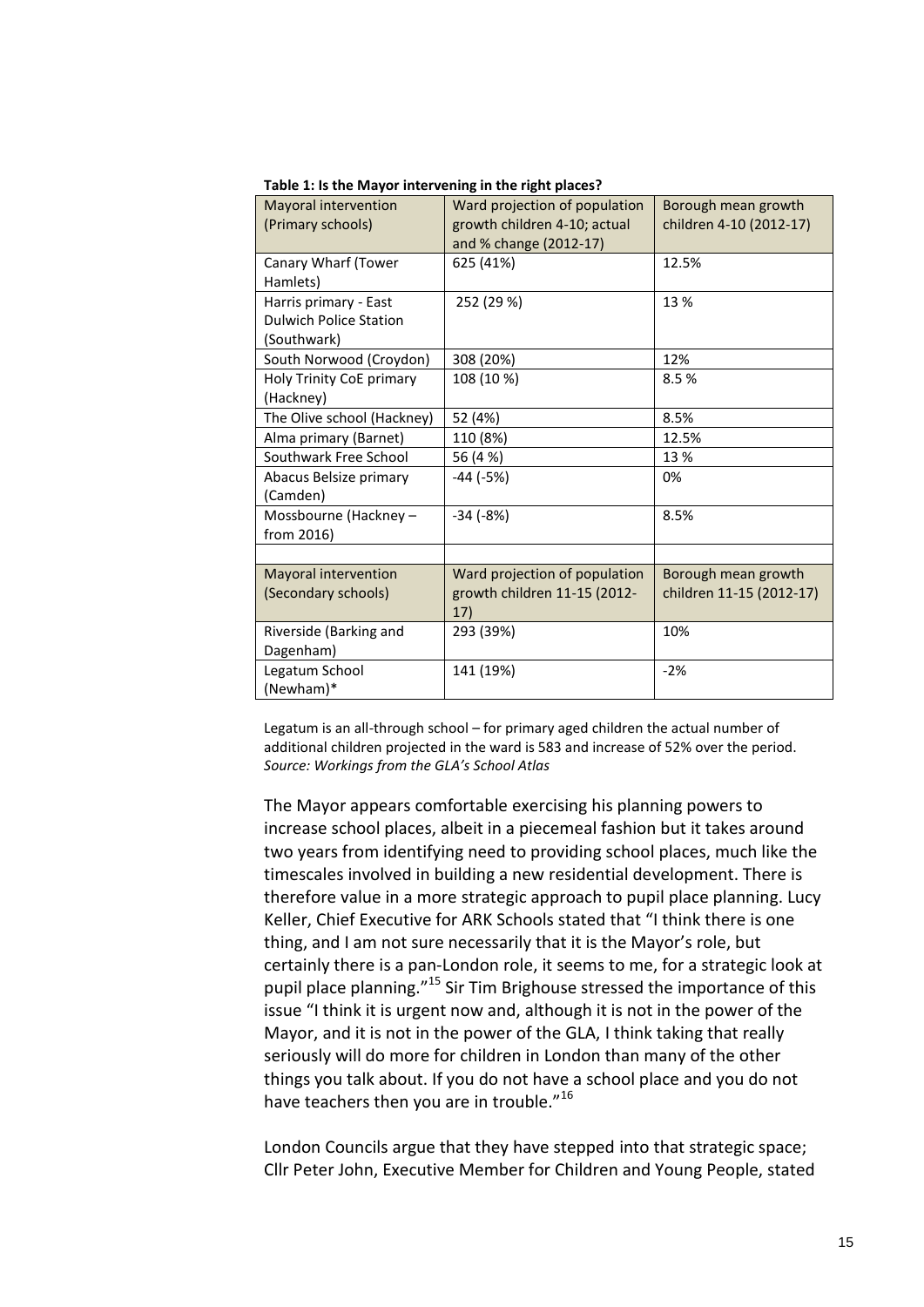that "I think we are doing it pretty effectively actually, and I think if you look around London the fact that there are adequate school places (in September 2013) for all children means that we are doing our job." He was, however, quite scathing about the role that the Mayor was playing: "I think that the role that the Mayor set up for himself, as I understood it, was really to be an honest broker in terms of where some new schools might come and sort of freeing up GLA land, and I am not sure that has actually happened."

Nevertheless, the rapidly changing education landscape is shrinking the role of the local authority in helping to shape pupil place planning. The majority of existing London secondary schools and all new public funded schools are either Academies or free schools and thus outside of local authority control. Local authorities cannot sanction the building of a new school unless it is an academy or a free school and if they do identify a site for a free school it has to be put out to tender which allows housing developers with deep pockets to buy it. Local authorities are increasingly in an unenviable position where they have the statutory responsibility for ensuring that every child who wants a school place should have one, but are unable to control the supply of school places through expansion or new build.

# **A Strategic plan for housing; so why not for schools?**

National planning guidance requires planning authorities to have a clear understanding of housing needs in their area. The Mayor prepares a Strategic Housing Market Assessment to assess the housing needs in London, to identify the scale and mix of housing and the range of tenures that the local population is likely to need given projected migration and demographic changes. The Mayor has produced updated studies in 2008 and 2013 to reflect changes to demographic projections these support his Housing Strategy.

The Mayor has the opportunity to do something similar for school places. He should bring together in a more coherent fashion his existing interventions to provide a strategic plan of the likely expansion in demand for school places, where that demand will be, and what the available options are to meet that need. A strategic assessment of newbuild needed to meet the increase in demand could then be more closely aligned with a funding requirements package that the Mayor and London Councils could jointly support and lobby on. There would be options for the Mayor to put in GLA assets and, by working across the public sector, the pool of available public land could be widened.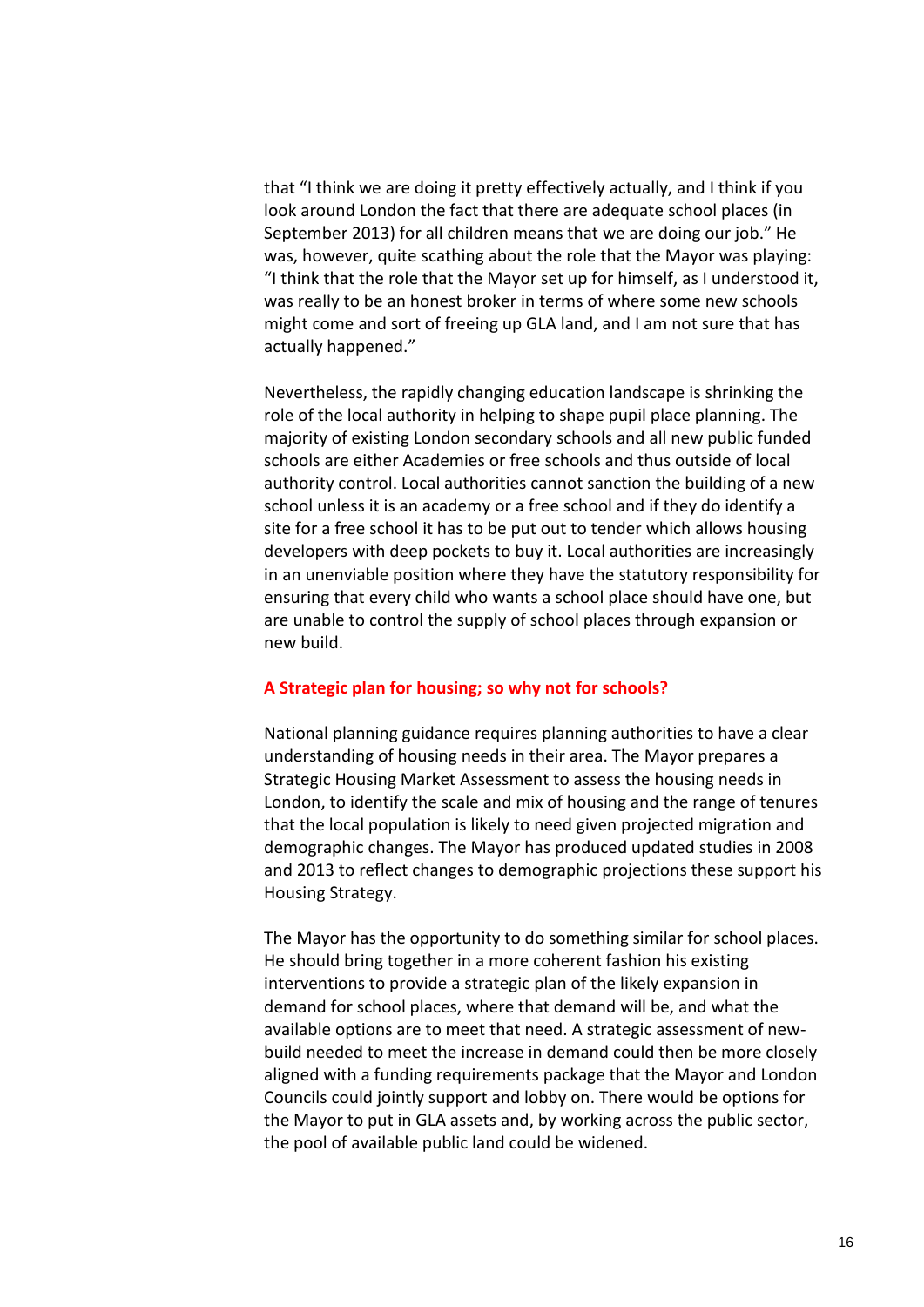The key future output from the Mayor should therefore be a strategic assessment of school places and a strategic plan for meeting that need, mirroring the work the GLA already produces for housing need. These documents would provide clarity and reassurance for parents, a direct steer for local authorities and new providers, and create confidence within the education sector as to the future direction of travel.

New build is not, however, the only option. Good and outstanding community schools should also be supported to expand where there is need. Up to now the Mayor has only articulated a concern to support the creation of new Academies or free schools. We heard from Dr Vanessa Ogden, Head Teacher of Mulberry School for Girls, who stated that "I would love to expand Mulberry. My parent governors really want to expand and we can do because we know there is demand out there…we would welcome the opportunity to talk to the Mayor about it." This is a course of action he should pursue.

# **Recommendation 1**

The Mayor, using data from the boroughs and the Department for Education, should set out a strategic pupil places needs assessment, mapping down to ward level the projected need for new school places at primary and secondary level. This should be incorporated within the Schools Atlas.

# **Recommendation 2**

The Mayor in conjunction with London Councils should map out a land and asset availability assessment to provide options for meeting the need for new school places, with a particular focus on secondary schools where the need will becoming more pressing in the next three to five years. Where appropriate it should include options for the expansion of Good or Outstanding rated maintained schools.

# **Recommendation 3**

Working with London Councils, the Mayor should set out a revised regional funding bid to the Department for Education that will run alongside the land and asset assessment.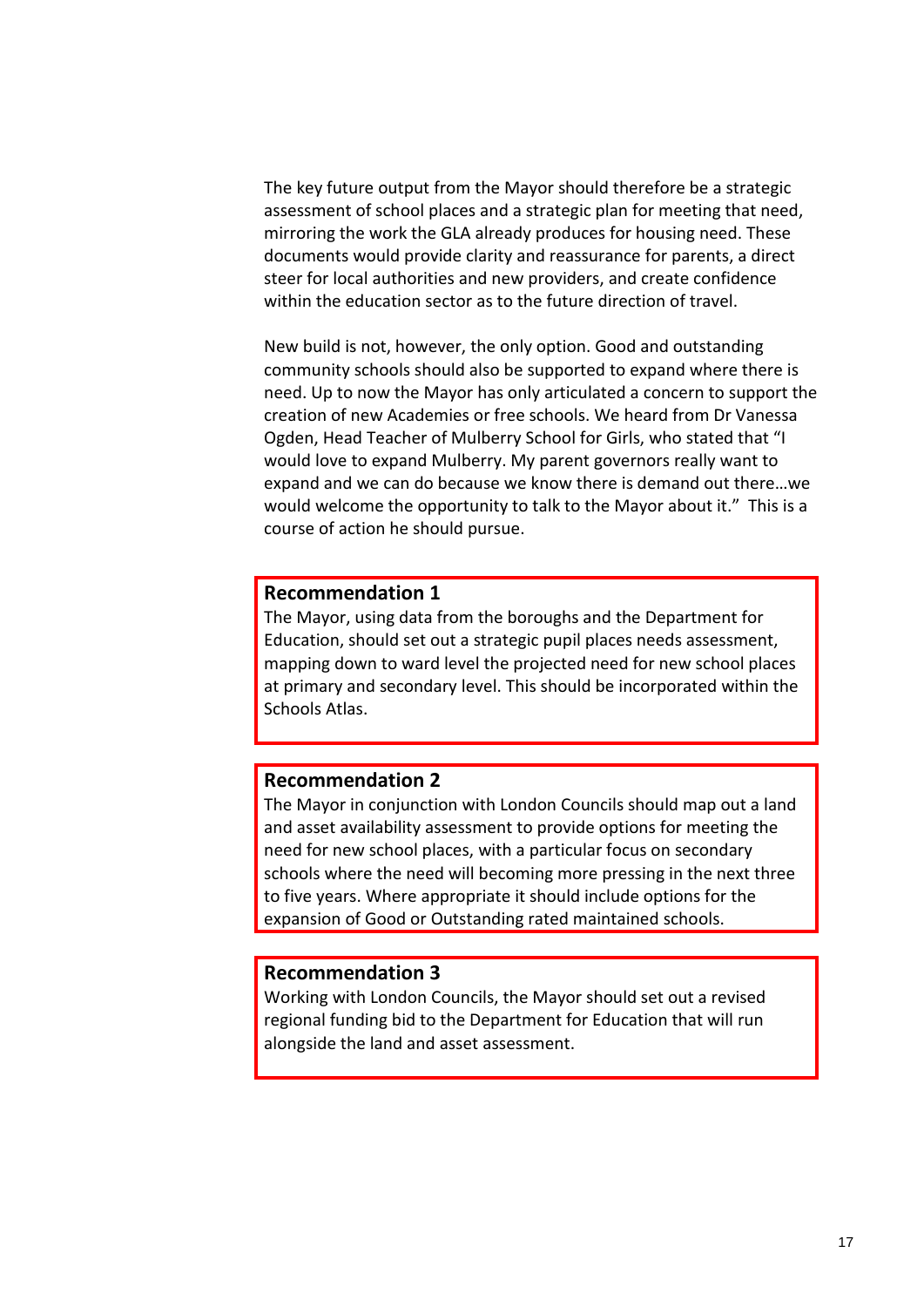# <span id="page-17-0"></span>**2. The challenge to raise standards across London's schools**

It is easy to forget that in 2006 London was the worst performing region at both primary and secondary level. The improvement in pupil attainment in London has been remarkable and all analyses identify the London Challenge, which ran from 2003 to 2008, as a key driver for change.<sup>17</sup> But, as the Deputy Mayor for Education and Culture noted "there were other programmes at the same time; Teach First was focused on London and changed the identity of the London teacher…and the Academies Programme took off in London more than anywhere else…[which brought in] new high capacity, high quality governance where local authorities were not doing their jobs." $^{18}$ 

Ofsted's Annual report for London 2012/13 demonstrates how well London's schools are performing. The report finds that "London has seen a rise in the quality of its schools again this year and inspection outcomes overall were the best in the country for 2012/13." The report notes that "children in London start at the age of five years broadly in line with those of the rest of the country, but then surge and stay ahead of all other regions at ages 11, 16 and 19." There are particularly impressive results achieved for pupils eligible for free school meals.<sup>19</sup>

While the overall picture is strong compared with other English regions, the latest data also show that 35 per cent of London teenagers failed to achieve the basic passport for work of five good GCSEs (albeit this is better than the 41 per cent national average who fail to achieve that standard). The number of London pupils getting the English Baccalaureate — awarded for passing GCSEs in five academic subjects — has increased sharply since last year but still less than a third of London pupils gain the qualification. In terms of global comparisons, the Programme for International Student Assessment (PISA), which is undertaken by the OECD every three years to assess the competency of 15 year olds internationally in key subjects including reading, mathematics and science, found that English children perform around the average in English and maths (and just above the average in science) among the 34 OECD countries. Although by contrast, performance in reading is well below the highest performing parts of the world such as Shanghai-China, Finland and South Korea.<sup>20</sup>

It is not, however, possible to measure how London children are performing against children from other global cities or economies with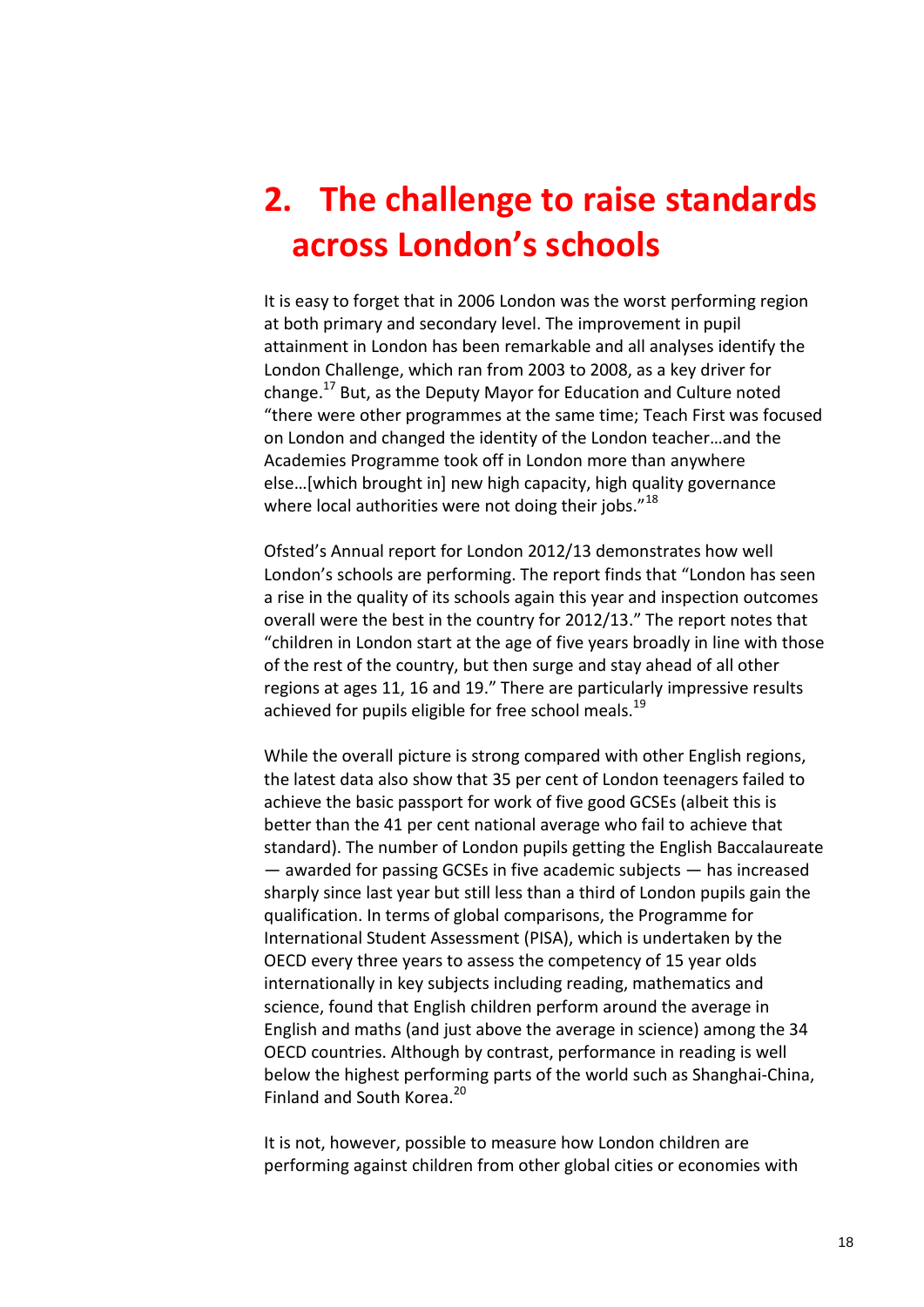high levels of high tech or service sector exports. PISA does not provide city-level data that can be used to benchmark London's performance. This is a significant deficiency in our understanding of how well London is doing. Having such data would help London develop its own vision and ambition as to where it wants its school children to be in five or ten years' time. It could identify cities that were doing exceptional things and promote a city learning programme.

# **Recommendation 4**

The Mayor should request the OECD to develop a new set of international city comparators so that London can more effectively benchmark its own attainment and achievement levels.

## **What is the Mayor's ambition?**

The Mayor's ambition is to make London state schools among the best in the world and ensure that young Londoners can compete successfully for jobs and university places against the talent the city attracts from around the globe. To this end, he wants to promote excellent teaching in all London state schools. The first five of the Education Panel's twelve recommendations cover this theme.

London Councils is also committed to deliver high achievement across all schools and has discussed establishing a set of expectations that local authorities could work towards that could include progression rates, achievement levels, and the numbers of good and outstanding schools in the local authority. Some local authorities have themselves discussed whether they should have a specific target for their secondary schools, for example, delivering 5 A\*-C GCSEs for 75 per cent of all school leavers at 16. However, the local authority's ability to influence such outcomes is very limited: school improvement teams have been slimmed down, relevant data is not shared by the academy chains and accountability mechanisms are weak. Local authorities do, however, retain the ability to issue warning notices for poor performance where necessary.

The key mechanisms that the GLA has put in place to support the promotion of excellent teaching include:

• the London Schools Excellence Fund (LSEF) which has a £20m grant from the Department for Education (plus £4.25m from the GLA) to support a range of initiatives established through partnerships of schools and education organisations to improve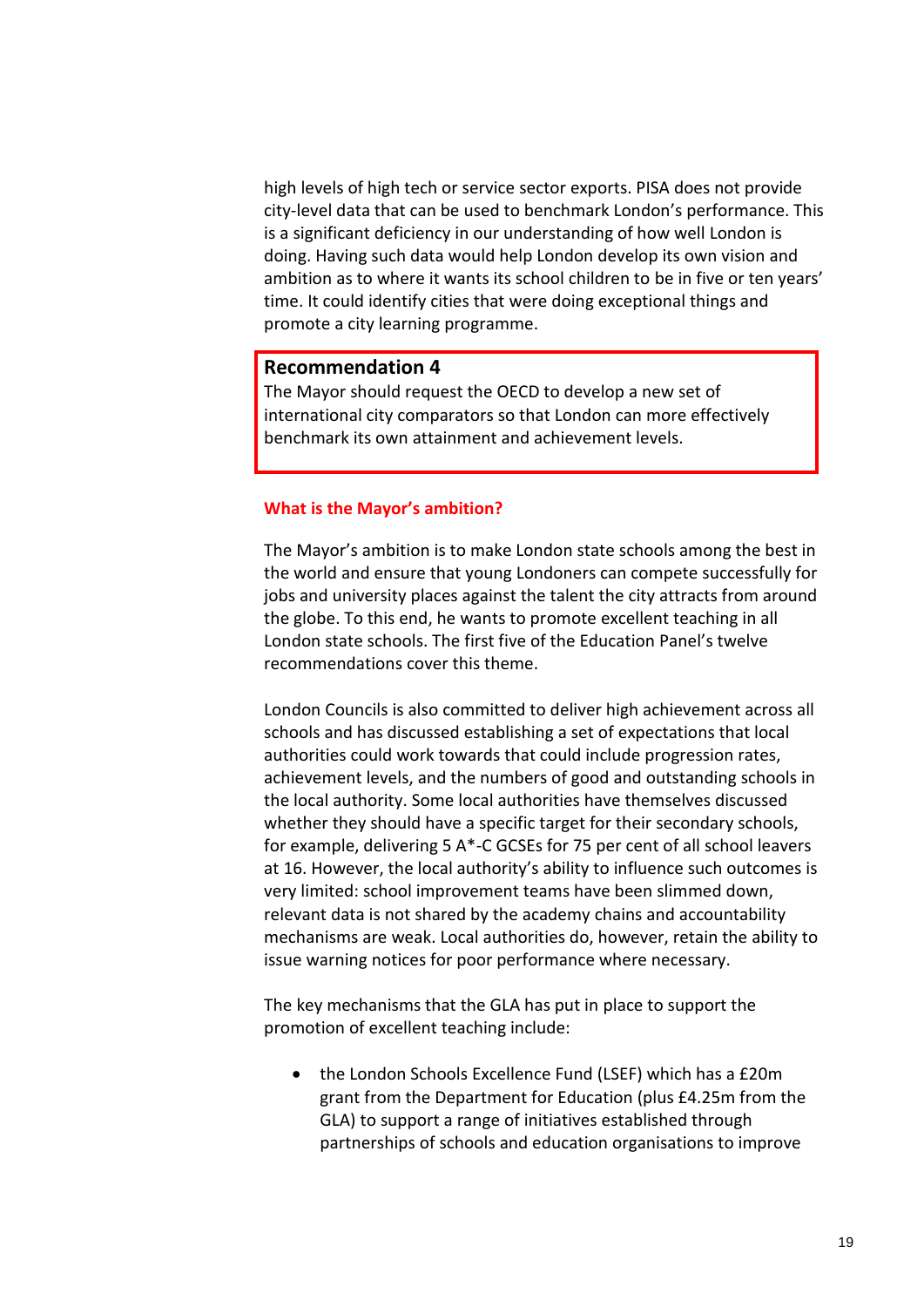literacy and numeracy, and increasing the take-up of science, technology, engineering and maths (STEM): $^{21}$ 

- the London Schools Gold Club which is an annual scheme to identify schools that are achieving exceptional results particularly for their most disadvantaged pupils; and
- the London Curriculum which is a programme of resources and activities to help London schools re-imagine the new national curriculum through the history and stories of the capital.

# **What impact are the Mayor's initiatives having?**

The latest version of the Delivery Plan for the Mayor's Education programme<sup>22</sup> sets out progress to date with the implementation of the LSEF. As of April 2014, there had been three rounds of applications and 104 projects have so far been funded. These projects are now moving into delivery, with over 50 per cent led by schools. Overall, some 800 schools are benefitting from the work of these projects. The funding spans four financial years 2012/13 to 2015/16.

The Deputy Mayor for Education and Culture is clear about what the LSEF is for: "[it] is about supporting partnerships between schools to address some of the underperformance in areas like STEM, subject teaching, languages, literacy and numeracy."<sup>23</sup> The LSEF builds on learning from the London Challenge about the value of peer-to-peer support with schools working with each other to raise standards and improve teaching. Sir Daniel Moynihan spoke in praise of the scheme "… [the Excellence Fund] is a particularly good idea because groups of schools are incentivised to work together to produce things which are of use to schools across the capital. We [the Harris Federation] have £500,000 to work on schemes of work in the English Baccalaureate subjects for the younger years and we are working with 50 other school groups across the capital and all of that material that is produced will be shared widely."<sup>24</sup>

We are clear that there is a distinction to be drawn between what schools can do themselves to tackle underperformance and create excellent teaching and where external intervention is required, but that line is unclear. As the GLA itself recognises "there are a number of areas where the research base is weak nationally about the most effective way for schools to raise standards".<sup>25</sup>

The initiatives supported by the Fund differ in their ambition and reach compared with the level of support provided through the previous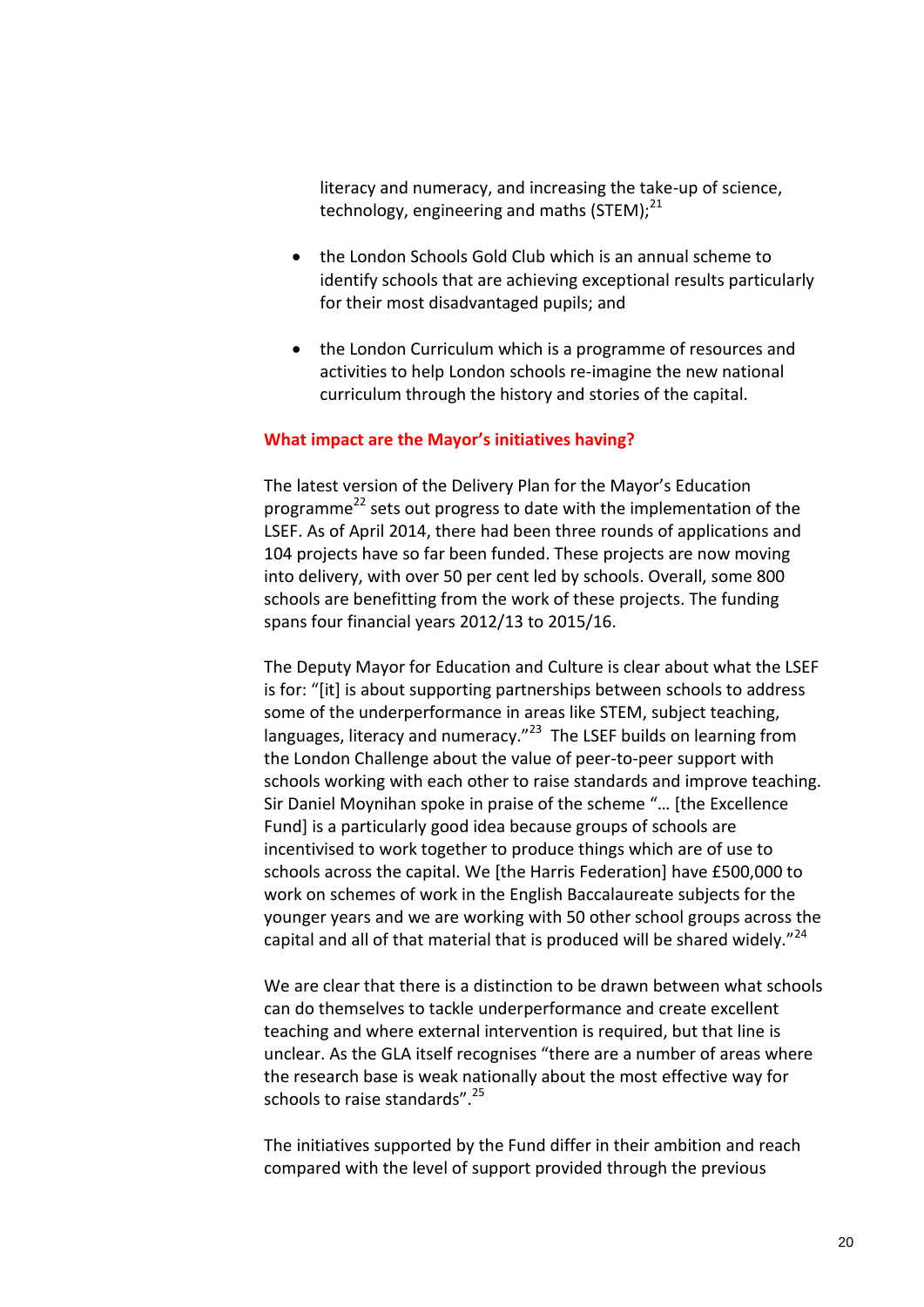scheme, the London Challenge, which was targeted to address the needs of a school that had been identified as underperforming. Furthermore, the London Challenge provided a structured programme of support for the leadership team and for individual teachers; with financial resource available mainly for supply cover for teachers and managers who are engaged in training programmes.<sup>26</sup> The Excellence Fund has the ambition to tackle underperformance but it is unclear whether the different projects that will be supported will deliver measurable progress that Ofsted can capture. We are comparing a "smorgasbord of projects" against a clear strategy for tackling underperformance.

It will be some time before a full evaluation of the LSEF will be available. The funding will however soon be fully committed and it is now time for the Mayor to map out a longer term vision for supporting London's schools. The priority must be to bring together performance data from across all the schools that are state funded. Academies and free schools should provide the GLA with their performance data so that there is transparency across the education sector.

# **Recommendation 5**

The Mayor should draw together performance data (attainment and achievement) for all schools in London and publish this in his next Annual report.

The Gold Club remains a contentious initiative. As the Deputy Mayor for Education and Culture noted "…the Gold Club programme, which is essentially taking the notion of great schools working with other schools and sharing good practice and developing a mentoring relationship"<sup>27</sup> is led by head teachers and is designed to create a positive, competitive environment in London rewarding those schools that achieve exceptional results with some Mayoral profile. Some Assembly Members have raised concerns about how the Gold Club will work with new, additional criteria being used to reward schools over the Ofsted classifications and whether this work in effect duplicates the "Teaching Schools" initiative.<sup>28</sup> There remain concerns that for parents it is unclear what being in the Gold Club means and what it means if the school should fall out of the Gold Club. Bob Stapley, National Union of Teachers, commented that "I would have to say I do not think it has any resonance with teachers…[and that] the idea of this Gold Club that has exclusive membership...rather than the celebration of success that we [should] see across London."<sup>29</sup>

In the first year of the Gold Club, 119 schools were selected for praise. The 2014 eligibility criteria have now been published and those schools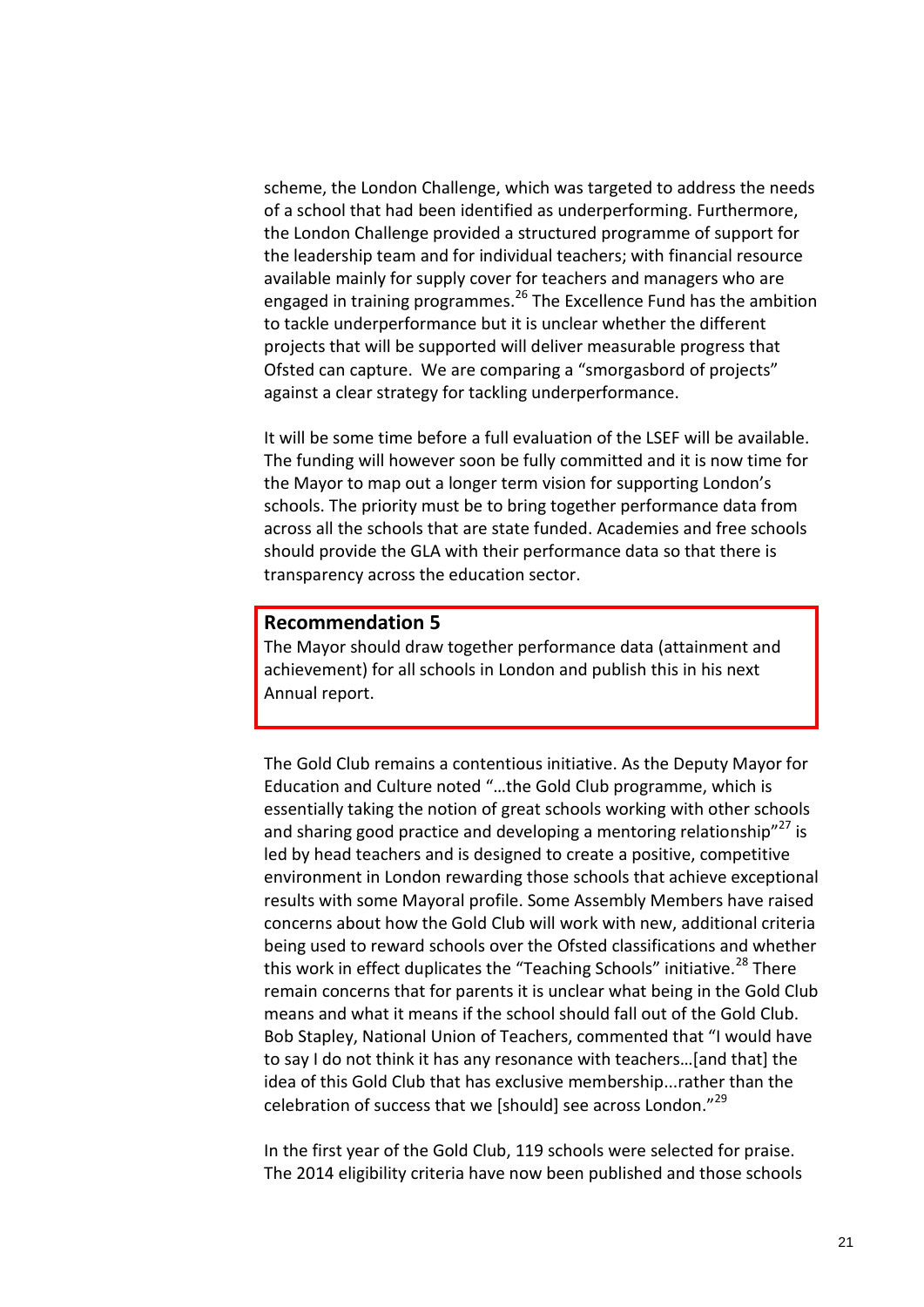that qualify have been notified by the Mayor. The take-up and feedback from schools will shape the future for the initiative and is something we will continue to monitor.

The London Curriculum is a potentially powerful tool for shaping a distinctive curriculum that will support London's transformation into a City of Knowledge competing alongside the very best performing cityregions across the globe. At present, the Curriculum is in development and a formal public launch date has been set for the summer 2014. We will monitor take-up of the Curriculum and review the reasons why others may not be so keen.

# **The Mayor's Academy Programme<sup>30</sup>**

The Mayor's Academies Limited (MAL) was established in 2010 to act as a co-sponsor for academies with the Academies Enterprise Trust (AET). The two companies formed the London Academies Enterprise Trust (LAET) in 2010, a company limited by guarantee, to be the academy sponsor and body responsible for academies opened under the Mayor's Academy Programme. The original aim of the Mayor's Academy Programme was to establish up to 10 academies across London, and funding of up to £8million was initially provided. Only four academies were ultimately opened under the Academies Programme (the Aylward and Nightingale Academies in Enfield, the Bexleyheath in Bexley and Kingsley Academy in Hounslow). The selected schools were converter academies and were chosen following a local authority bid process. Co-sponsors no longer need to provide an initial investment of a million pounds and so the Mayor's pot of funding is no longer needed to drive forward the creation of new schools, be they Academies or free schools.

The Mayor has now withdrawn from the London Academies Enterprise Trust and is no longer involved in the governance of any single school but the GLA is still providing funding to these academies to deliver targeted support to young people at risk of being not in employment, education or training (NEET). The funding profile up to 2015/16 is for a total of £800,000 to go to the two Enfield schools, £350,000 to go to Bexleyheath Academy, and £330,000 to go to Kingsley Academy. The Mayor has no intention of providing any more such funding.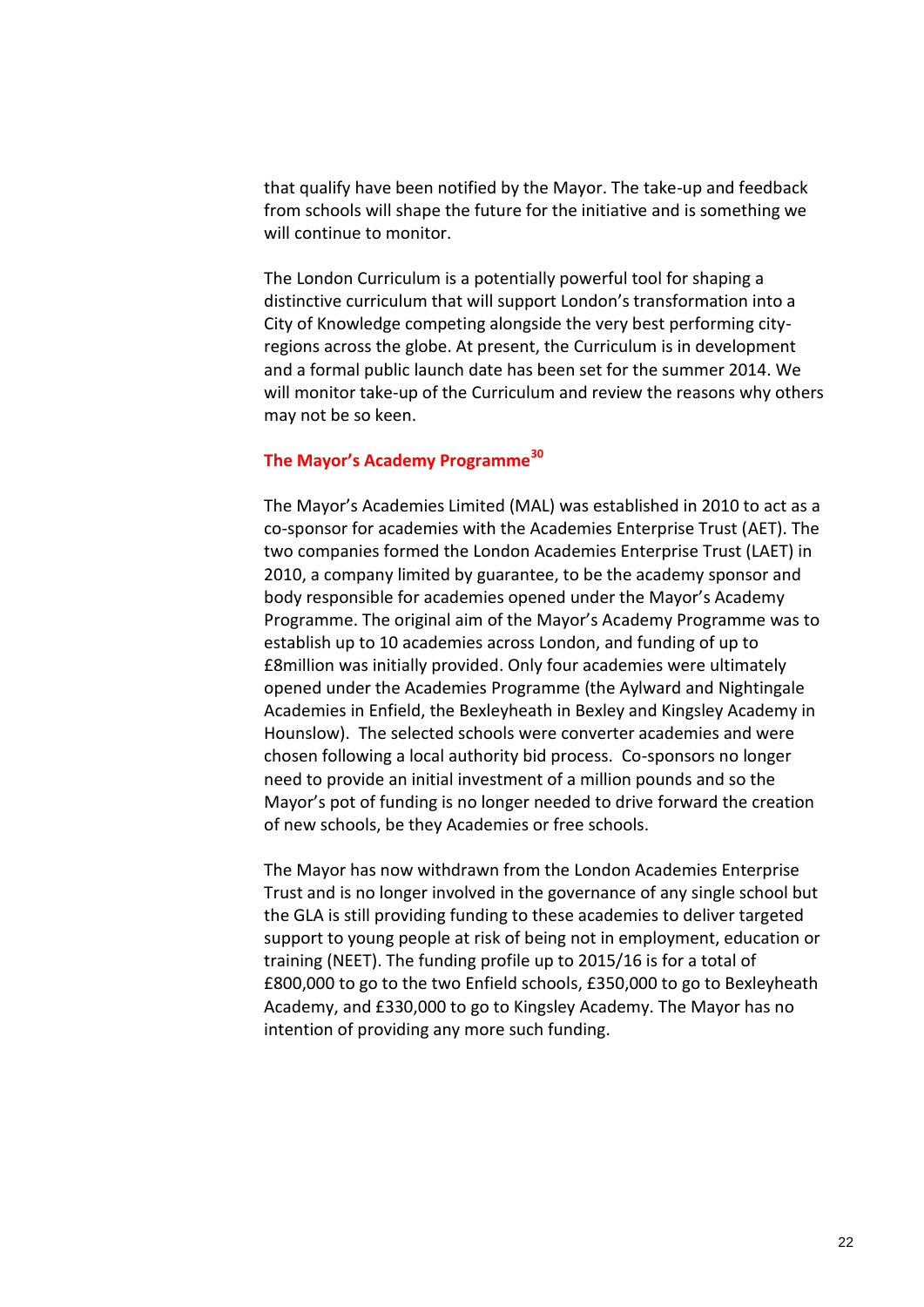# **Bexleyheath Academy**

The Education panel visited Bexleyheath Academy to better understand the kind of work and the type of programmes that Mayoral funding was supporting. The Academy seeks to identify those at risk of becoming NEET at Year 9 and then to use GLA funding to design a bespoke curriculum to really engage with those students and support them in enrichment activities they might not ordinarily have access to.

Having that additional funding resource has really challenged the senior team to think through what it is they can offer their young people and how that can be continually improved. The Careers, Advice and Information Guidance that was provided is seen as best practice across the borough.

While formal evaluation of the programme is awaited there are some very encouraging signs: In the summer of 2014, Bexleyheath achieved excellent A Level results with an improvement for the eight year in a row; 38% of the grades being A\*-A, 79% A\*-C and an increased number of pupils securing places in Higher Education and Russell Group Universities. This model of well resourced, targeted programme intervention is one that the Mayor can and should build on to provide a mechanism by which underachievement can be effectively challenged and the students offered rapid support.

# **Recommendation 6**

The Mayor should provide this Panel with an evaluation of the impact of the Academies' programme (now known as the "Championing careers guidance in schools programme") by the end of 2014.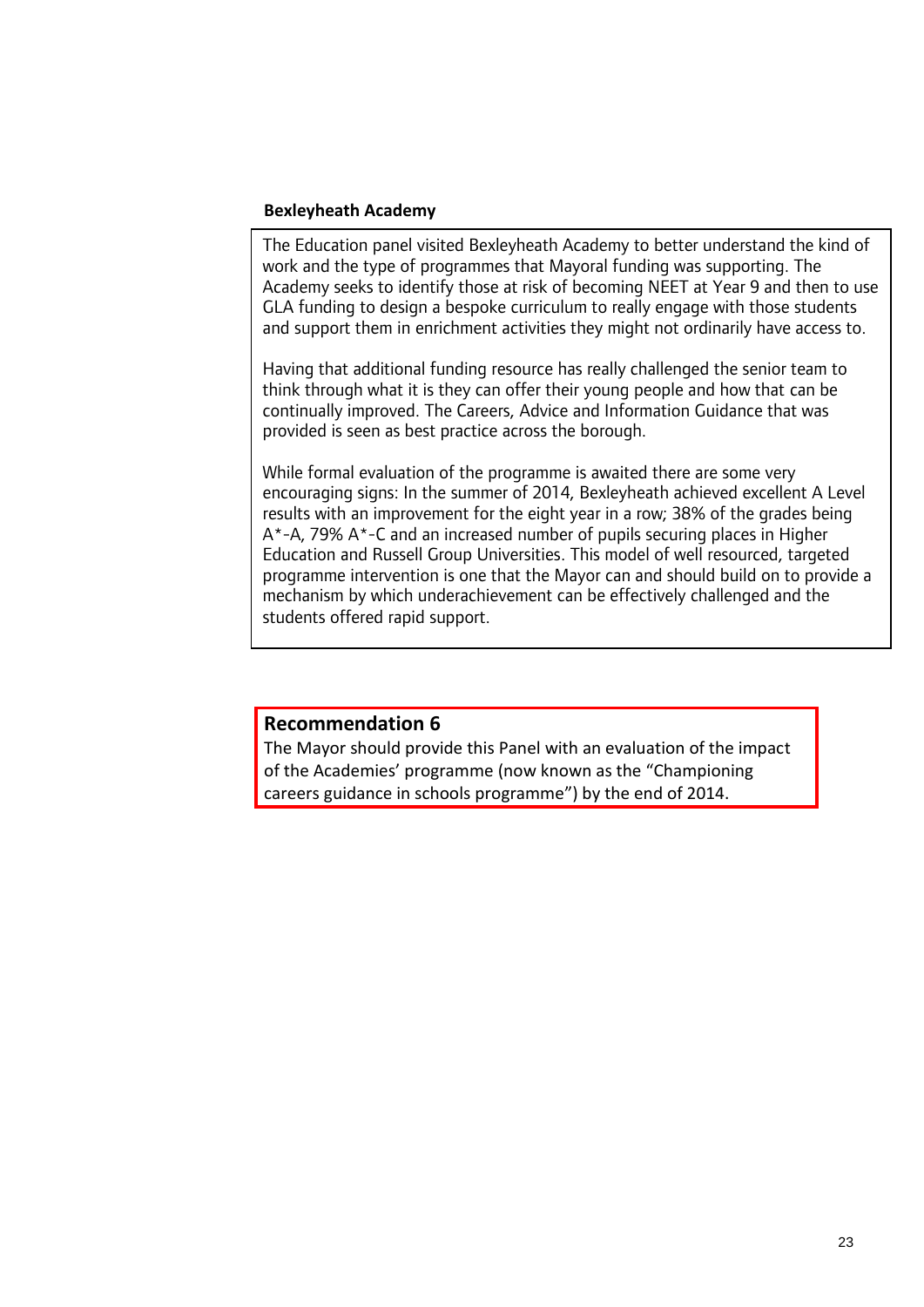# <span id="page-23-0"></span>**3. Accountability and tackling poorly performing schools**

Throughout the course of our meetings, experts have raised concerns about the accountability of schools to their local communities and elected representatives. For Cllr Peter John, accountability means having a local, elected representative able to respond to people's concerns about their local school; "If I go and knock on somebody's door and I say I am a local councillor and they have a school issue or educational issue, either with school places or the performance of their local school, they are looking to me to provide an answer. People do look to local authorities to provide the answer for school issues. $^{31}$  But for others that accountability is more spoken than real; Sir Daniel Moynihan stated that "…talk[ing] about local accountability being a good thing. It is a good thing if it has teeth and it works. In many of the cases where we have taken on schools the rhetoric of local accountability exists. [However] I have never seen a local councillor in those places be held to account and lose their post because a school has been terminally failing and children have been destroyed in terms of their life chances. In those cases there is hardly any evidence of local accountability."<sup>32</sup>

Through the use of publicly accessible data parents, governors, local councillors and local authority school improvement teams, working with Ofsted, can make an assessment of the quality of education a maintained school is providing and its potential for continuous improvement. Local authority scrutiny panels operating in public should be reviewing these data and pressing the local authority's education lead to ensure that there is clarity over what educational objectives their schools should be aiming for and what support package can be put in place to tackle underperformance or to press for further improvements.

There are examples where that process can create a dynamic and thriving "family of schools" – Camden for example where all schools bar one are local authority maintained has some of the top primary and secondary schools in London. However, there remain concerns as to how effective local authorities are at tackling poor performing schools. "I can think of an example where a school had been in and out of special measures three times in 15 years and the local community had signed a petition and 1,200 people locally said "We want this to be a Harris Academy because we have to sell up, move house to find a good school"…[but] that local authority, with the moral responsibility for these children, told us that they needed to protect the "local family of schools". 33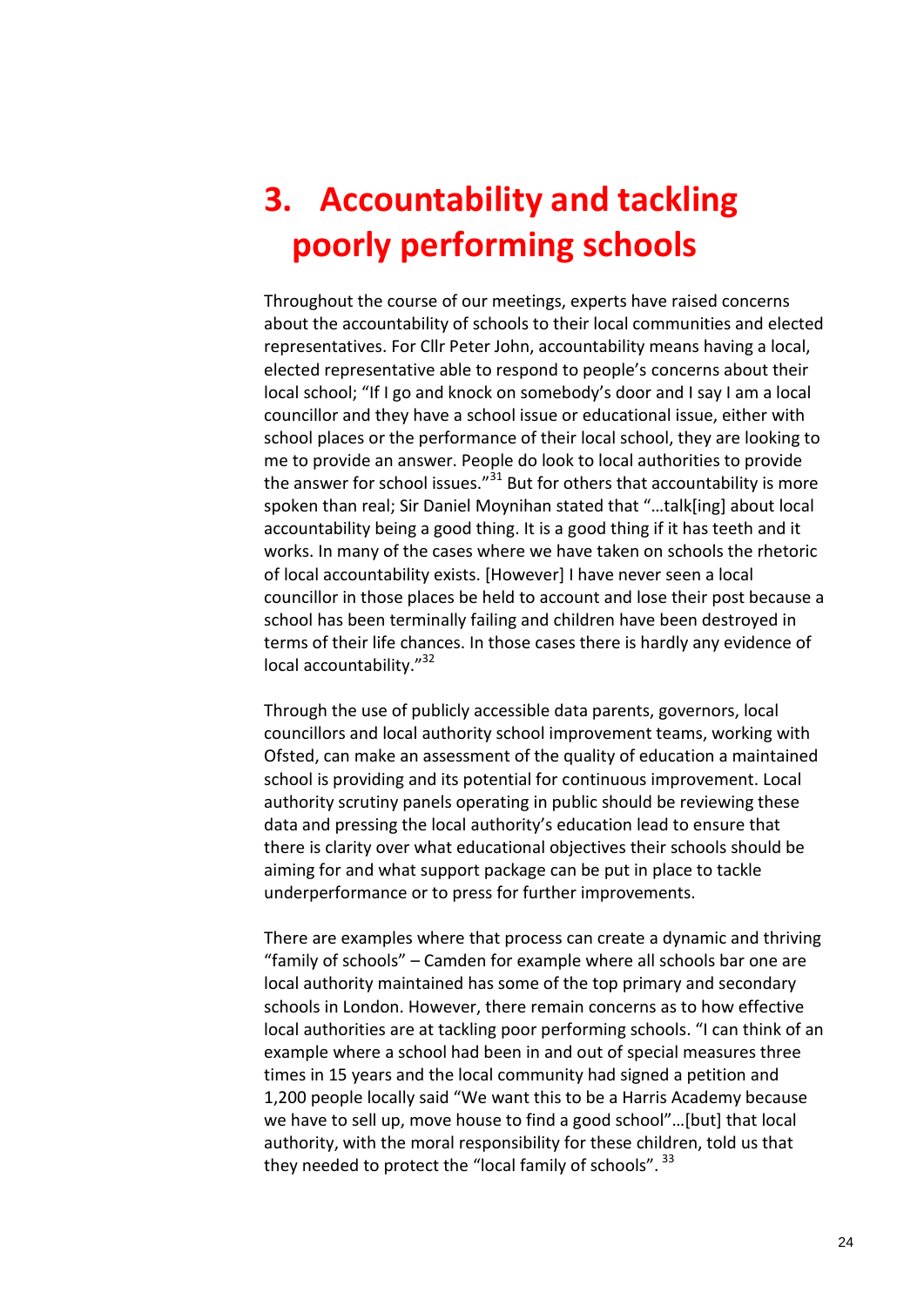For Academies and free schools, the nature of accountability is more opaque. It is unclear how poor performance is to be identified in an Academy or free school when their data are not readily accessible to parents and relevant partners. Even if poor performance is identified, it remains unclear what pressure those local partners could bring to bear on the academy chains that run many of our schools or the disparate boards of different free schools. Cllr Peter John has spoken of his frustration at his inability to challenge academy chains where there is poor performance. His view is that, where necessary, local authorities should just serve a notice to improve, and copy in Her Majesty's Chief Inspector of Schools, with the expectation that something would happen to address the situation.

Ultimately the buck stops with central government. The funding agreements for all Academies and free schools are with central government and so central government is, therefore, responsible for data monitoring and for addressing underperformance. In recognition of this challenge, the Government has established new Regional Commissioners, who will, from September 2014, have powers delegated from the Secretary of State for Education to intervene where academies are underperforming, and to approve new academies and new academy sponsors. Little detail is known about the criteria triggering intervention or the powers/sanctions they will have to support them in doing so, other than Commissioners will be able to direct underperforming schools to commission school improvement services and will use formal interventions in the most severe cases.

Regional Commissioners will be responsible for approving applications from maintained schools wishing to convert to academy status. According to some media reports, they will also consider Academy requests to change their admissions criteria. They will also be responsible for matching underperforming schools to new Academy sponsors and to act as advocates for the Academy programmes in general. Accountability is strictly to the Secretary of State for Education through line management by the Department's Director General for Infrastructure and Funding. There will also be a key relationship with the national Schools Commissioner through Regional Commissioners' responsibility to ensure the sponsor meets local need.

The jury is out as to whether this new arrangement will effectively address poor performance. Lucy Keller stated that "We wait with interest. I am clear that academies, like all schools, need to be held to account and I am only interested that it is done well and effectively. I do not know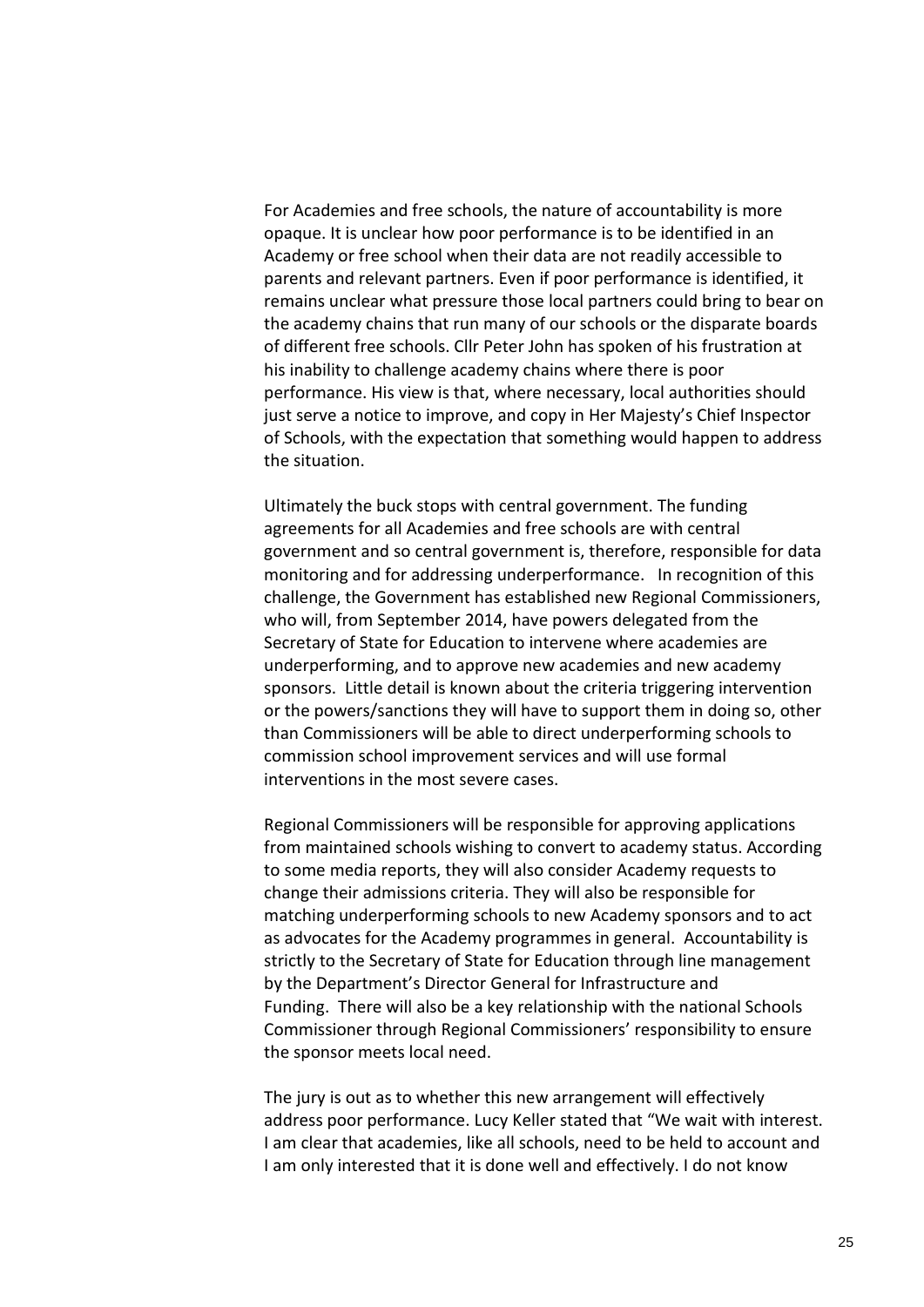how this is going to work in practice. I think we are all waiting to see." 34 The relationship with Ofsted also remains unclear – as Sir Daniel Moynihan noted "we are going to work closely with Ofsted. Ofsted has appointed regional directors, Ofsted will check and monitor standards…", thus the value added of the Regional Commissioners remains unclear to some.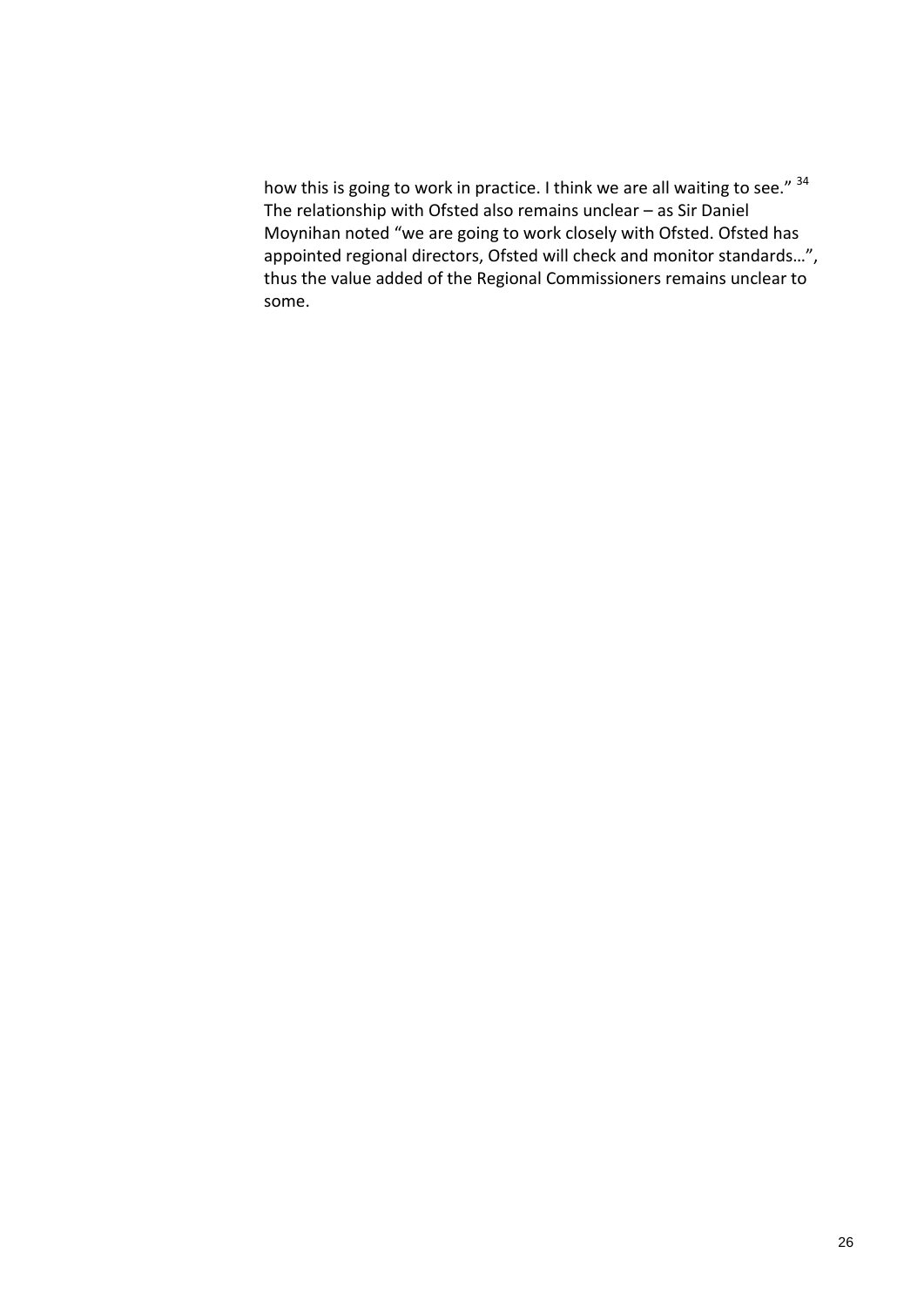# <span id="page-26-0"></span>**4. Developing a regional identity**

London does not comprise a distinct region under the proposed structure despite its unique regional administration in the form of a directly elected Mayor and Assembly and the Greater London Authority. London has been divided into three, so that each of the three sections forms part of a larger, wider region. The justification for why Government has chosen such jurisdictions is unconvincing. As the Deputy Mayor for Education and Culture noted "There was not any public consultation before it was announced and we did raise concerns because there was some nervousness about what regional commissioners would do." <sup>35</sup> Furthermore the reform does not adequately provide for input from London schools into the workings of the Commissioner; of the 12 members of the elected boards of Head teachers that support the three Regional Commissioners that cover London only one is from a London school.

Within the changing education landscape in London we want to see effective monitoring of pupil attainment and achievement and robust interventions to tackle poor and underperforming schools. We argue that this is best done at the London level. The creation of a London identity for teachers, for leaders and for a shared vision of "what it was to be a London school" and how to tackle underachievement were all part of what made the London Challenge such a success. The momentum remains and we do not want to see it lost. Children in London will often go to primary school in one borough, secondary school in another and into higher education elsewhere. Federations of schools are developing across borough boundaries and at a sub-regional level, Academy groups are developing clusters that are geographical close but across borough boundaries. The Commissioner needs to be able to operate effectively across the whole of London to ensure effective oversight and to ensure supporting partnerships can be brokered and shared learning. It is nonsense to have separate regional commissioners for neighbouring London boroughs but to have the same commissioner for a school in the Isle of Wight as for Lambeth. The London should have one regional commissioner who is accountable to the Secretary of State for Education.

# **Recommendation 7**

The Secretary of State for Education should reconfigure the Regional Commissioners so that London has one Regional Commissioner.

The Mayor has set out a powerful case to support education provision in London in order to enhance our young people's life chances and to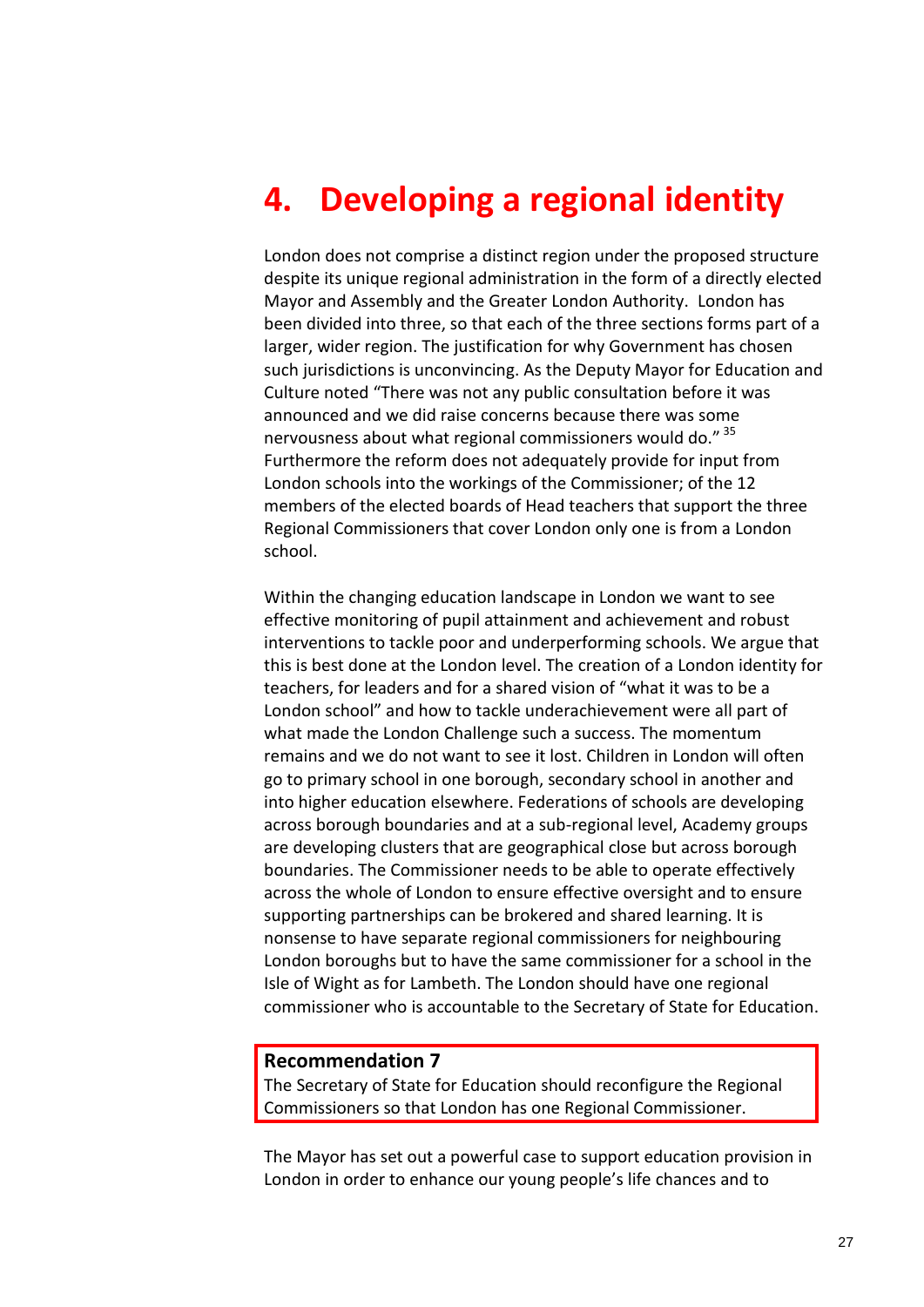support our economy. The Mayor needs to support the building of new schools and the expansion of existing schools which are Good or Outstanding by the better collation and presentation of the projection of the need for school places and the development of a high level strategy for how that provision should be met. The latter should set out the options for meeting that need and the required funding from central government.

While the shadow of the Inner London Education Authority still casts a pall for some educationalists and commentators, we support a role for the Mayor in "keeping London together and moving forward in terms of raising standards and concentrating on the immense work that was done to build the capacity and professional development".<sup>36</sup> His role is to forge a regional identity to offer "figurehead leadership of someone driving a vision home about excellence"<sup>37</sup> and "to celebrate the success of teachers and to co-ordinate at a strategic level work that we can do to drive up standards."<sup>38</sup> This may include, for example, working with an organisation like the Teacher Development Trust to provide support at a regional level for teachers working in the most disadvantaged areas. The obsession with structures must not mask the need for quality teaching and senior leadership and it is by creating and sustaining that vision of what London schools should and can be that we will continue to attract the best teachers to work in our schools.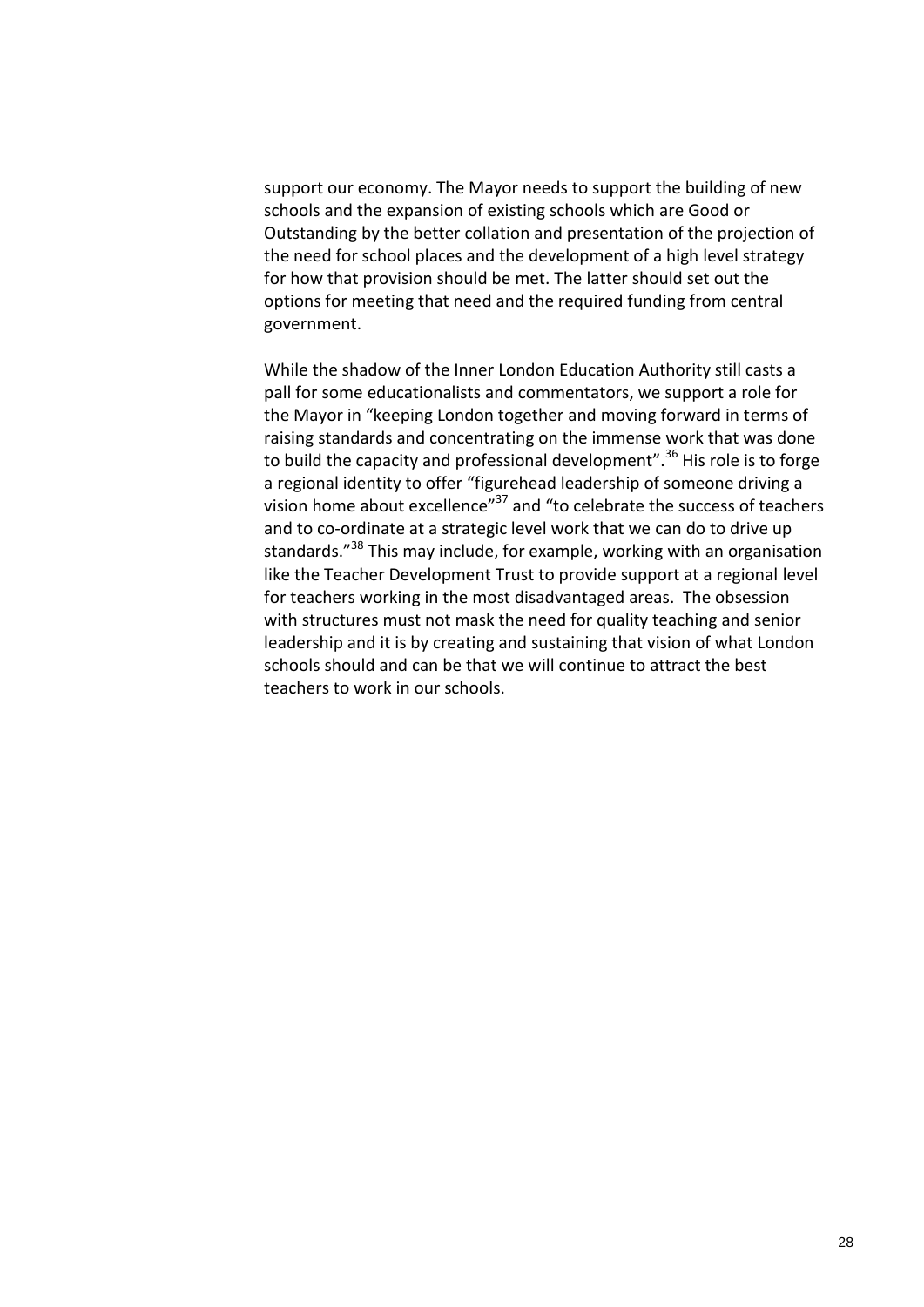# <span id="page-28-0"></span>**Appendix 1 Recommendations**

# **Recommendation 1**

The Mayor, using data from the boroughs and the Department for Education, should set out a strategic pupil places needs assessment, mapping down to ward level the projected need for new school places at primary and secondary level. This should be incorporated within the Schools Atlas.

# **Recommendation 2**

The Mayor in conjunction with London Councils should map out a land and asset availability assessment to provide options for meeting the need for new school places, with a particular focus on secondary schools where the need will becoming more pressing in the next three to five years. Where appropriate it should include options for the expansion of Good or Outstanding rated maintained schools.

## **Recommendation 3**

Working with London Councils, the Mayor should set out a revised regional funding bid to the Department for Education that will run alongside the land and asset assessment.

## **Recommendation 4**

The Mayor should request the OECD to develop a new set of international city comparators so that London can more effectively benchmark its own attainment and achievement levels.

### **Recommendation 5**

The Mayor should draw together performance data (attainment and achievement) for all schools in London and publish this in his next Annual report.

#### **Recommendation 6**

The Mayor should provide this Panel with an evaluation of the impact of the Academies' programme (now known as the "Championing careers guidance in schools programme) by the end of 2014.

### **Recommendation 7**

The Secretary of State for Education should reconfigure the Regional Commissioners so that London has one Regional Commissioner.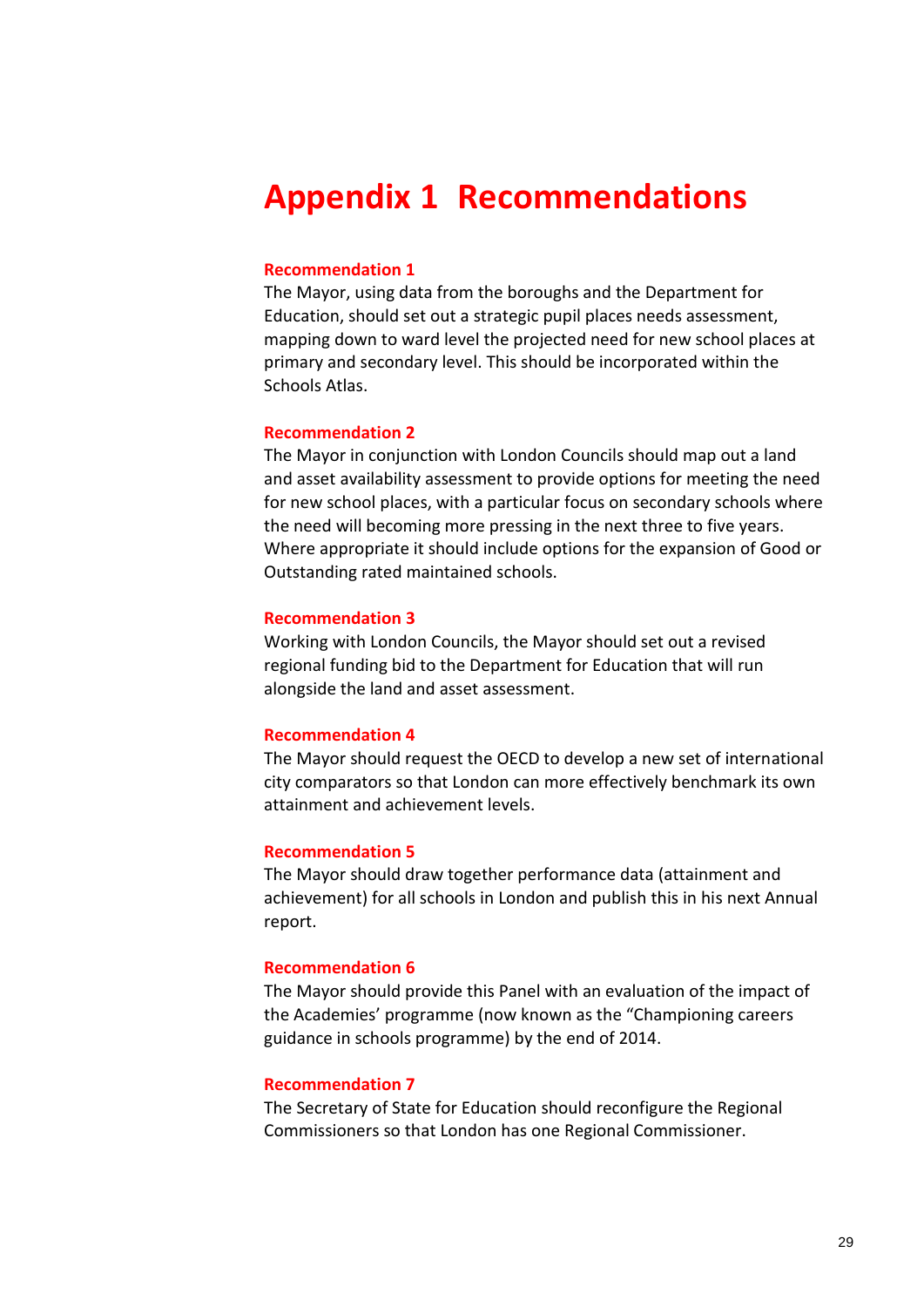# <span id="page-29-0"></span>**Appendix 2 Endnotes**

4 *Do the Maths 2014, London's school places challenge,* London Councils

<sup>7</sup> Frankie Sulkie, Executive Director, Children and Young People, Lewisham Council), Education Panel meeting September 2013

8 *"Do the Maths 2014",* London Councils, 2014.

<sup>9</sup> Education Panel meeting, 13 February 2014

<sup>10</sup> Frankie Sulke, Education Panel meeting, September 2013

 $11$  In November 2011, the Mayor announced the establishment of an Education Inquiry, chaired by Dr Tony Sewell, to "explore the critical challenges facing London's primary and secondary schools and make practical recommendations to key stakeholders, including Government and local boroughs." The inquiry published its final report, *Going for Gold – Turning achievement into excellence in London's schools*<sup>11</sup>, in October 2012. The Mayor has chosen to target his intervention across four themes: school places, excellent teaching and preparing young Londoners for life and work, and new for 2014, fostering engagement and building resilience among London's young people. Accordingly, there are a series of programme objectives backed by financial and other resources led by Greater London Authority (GLA) officers. The most significant is a £24 million Fund (funded by £20m from the Department for Education and £4m from the GLA) which is designed to stimulate new teaching partnerships and help schools raise standards across a particular range of subjects.

<sup>12</sup> [http://www.london.gov.uk/sites/default/files/representation\\_hearing\\_report.pdf](http://www.london.gov.uk/sites/default/files/representation_hearing_report.pdf)

<sup>13</sup> [http://www.london.gov.uk/sites/default/files/399\\_rotherhithe\\_new\\_road\\_report.pdf](http://www.london.gov.uk/sites/default/files/399_rotherhithe_new_road_report.pdf)

<sup>20</sup> Mavor's 2013 Education Annual Report

[http://www.london.gov.uk/media/mayor-press-releases/2013/10/mayor-unveils-multi](http://www.london.gov.uk/media/mayor-press-releases/2013/10/mayor-unveils-multi-million-pound-investment-to-drive-up)[million-pound-investment-to-drive-up](http://www.london.gov.uk/media/mayor-press-releases/2013/10/mayor-unveils-multi-million-pound-investment-to-drive-up)

 1 Draft Alterations to the London Plan, January 2014

<sup>&</sup>lt;sup>2</sup> Frankie Sulkie, Executive Director, Children and Young People, Lewisham Council), Education Panel meeting September 2013

 $^3$  Op. cit.

<sup>5</sup> See more detail in *"Capital Funding for new school places"*, National Audit Office report, March 2013, para 2.5

<sup>6</sup> *"Capital Funding for new school places",* National Audit Office, March 2013 para 2.7- 2.8

 $14$  Education Panel meeting, 13 February, pg 13of the minutes of the meeting

<sup>&</sup>lt;sup>15</sup> Education Panel meeting 13 February, pg 11of the minutes of the meeting

<sup>&</sup>lt;sup>16</sup> Education Panel meeting, 27 November, pg28 of the minutes of the meeting

 $17$  See for example Hutchings et al (2012) Evaluation of the City Challenge programme; London Challenge, OFSTED report Dec 2010, The Mayor's Education Inquiry 2012.

<sup>18</sup> Education Panel meeting, 27 November 2013 pg 23 of the minutes of the meeting

<sup>19</sup> http://www.ofsted.gov.uk/resources/ofsted-annual-report-201213-london-region

 $21$  More details of the kind of schemes being supported can be found here:

<sup>&</sup>lt;sup>22</sup> [www.london.gov.uk/education-programme](http://www.london.gov.uk/education-programme)

<sup>&</sup>lt;sup>23</sup> Education Panel, 27 November 2013 – pg15 of the minutes of the meeting

<sup>&</sup>lt;sup>24</sup> Education panel, 13 February 2014 – pg35 of the minutes of the meeting

<sup>&</sup>lt;sup>25</sup> Mavoral Direction 1132

 $26$  London Challenge, December 2010, pg 8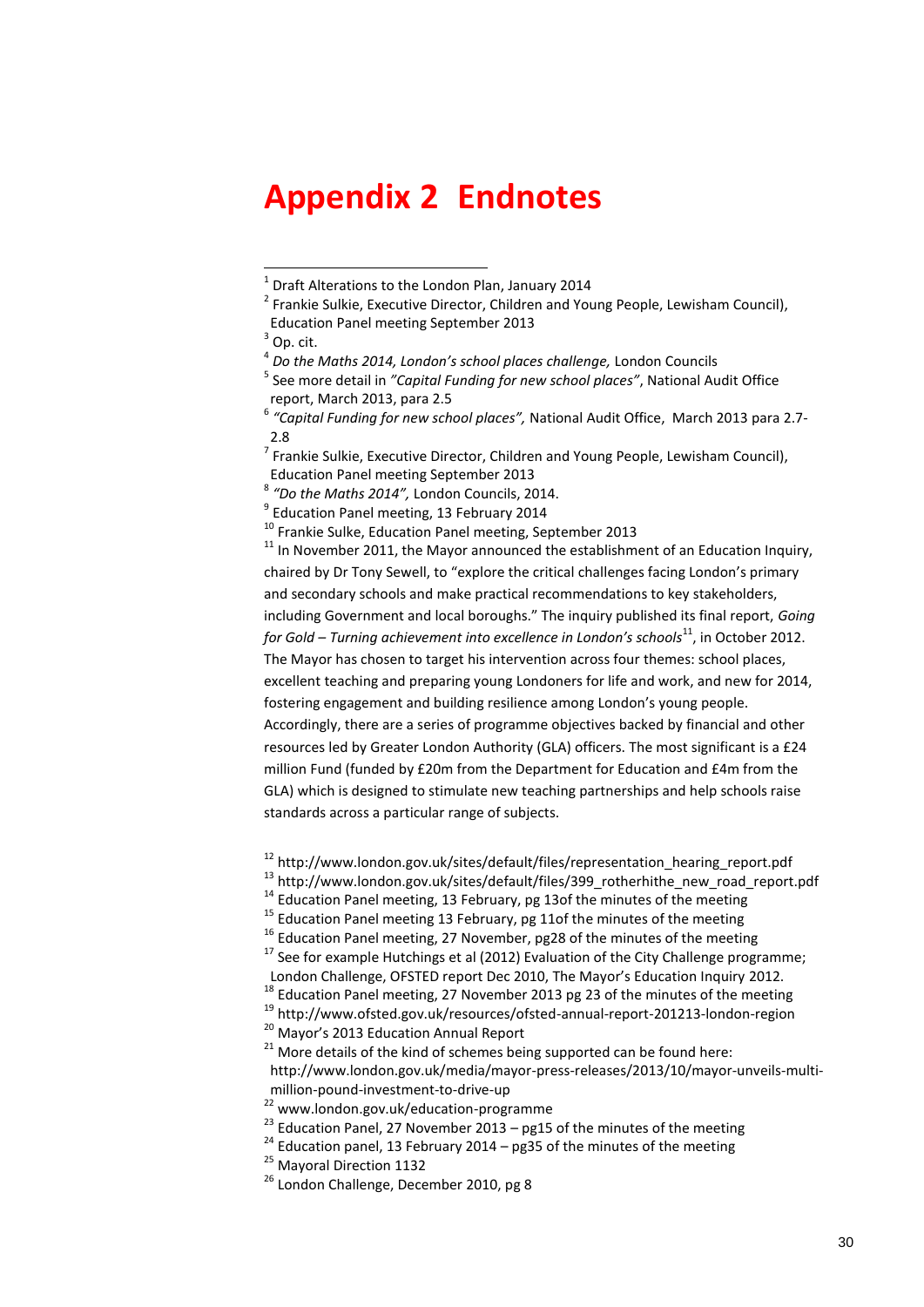1

 $^{27}$  Deputy Mayor for Education and Culture, Education panel, 27 November 2013 pg 15 of the minutes of the meeting

 $^{28}$  There are now 360 government designated Teaching Schools in England and Wales. Teaching schools give outstanding schools a leading role in the training and professional development of teachers, support staff and head teachers, as well as contributing to the raising of standards through school-to-school support.

<sup>&</sup>lt;sup>29</sup> Education Panel meeting, 13 February

<sup>&</sup>lt;sup>30</sup> This programme has now been re-named "Championing careers guidance in schools".

<sup>&</sup>lt;sup>31</sup> Education Panel 27 November, 2013 – pg37 of the minutes of the meeting.

<sup>&</sup>lt;sup>32</sup> Education Panel 13 February 2014 - pg27 of the minutes of the meeting.

 $33$  Education Panel 13 February 2014 - pg 27of the minutes of the meeting.

<sup>&</sup>lt;sup>34</sup> Education Panel meeting, 13 February 2013 – pg39 of the minutes of the meeting.

 $^{35}$  Education Panel meeting, 13 February 2014 – pg40 of the minutes of the meeting

 $^{36}$  Education Panel meeting , 13 February 2014 – pg19 of the minutes of the meeting <sup>37</sup> Op.cit.

<sup>&</sup>lt;sup>38</sup> Education Panel meeting, 13 February 2014 –pg 29of the minutes of the meeting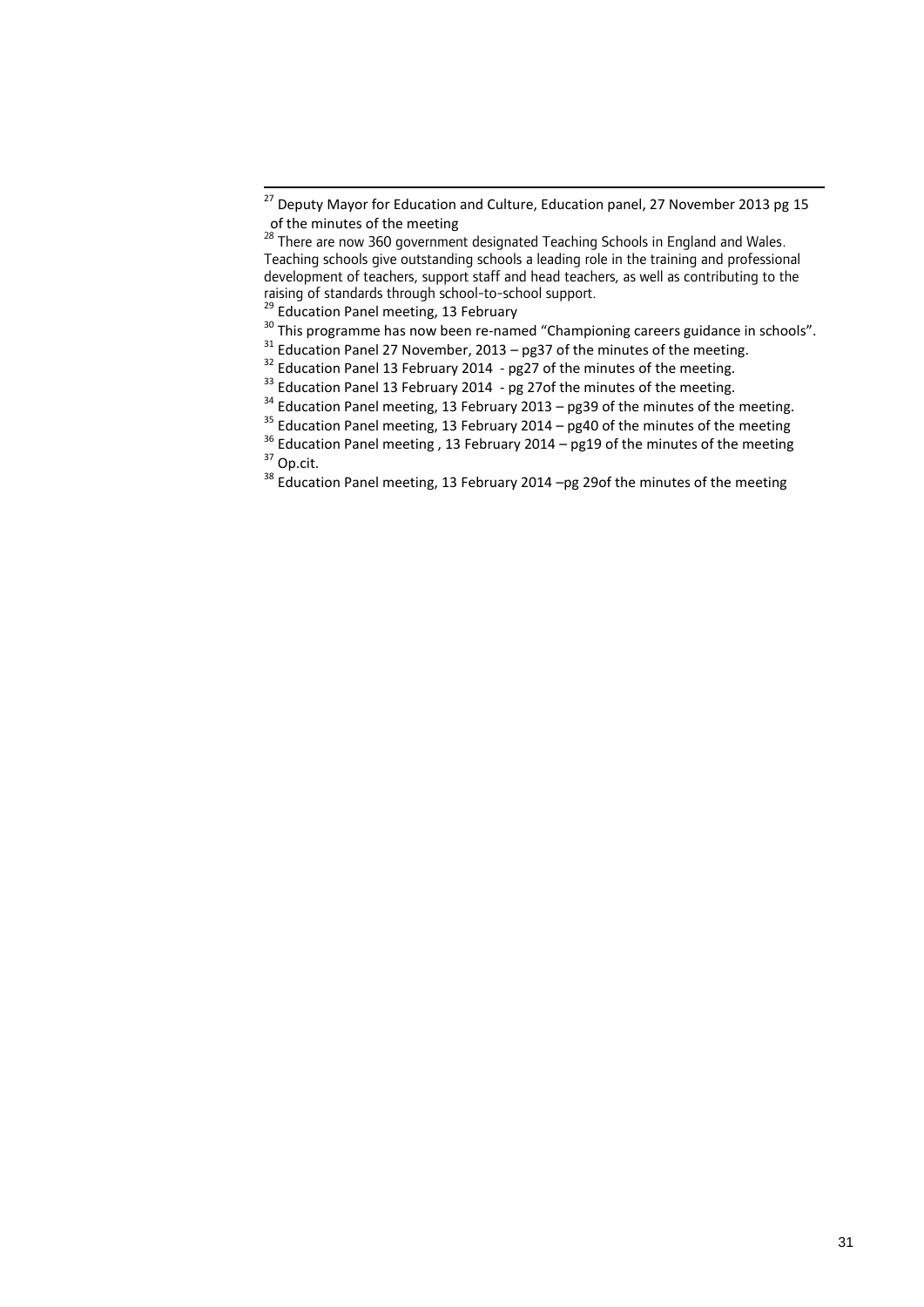# <span id="page-31-0"></span>**Orders and translations**

# **How to order**

For further information on this report please contact Richard Derecki on or email: richard.derecki@london.gov.uk

### **See it for free on our website**

You can also view a copy of the report on the GLA website: http://www.london.gov.uk/assembly/reports

#### **Large print, braille or translations**

If you, or someone you know, needs a copy of this report in large print or braille, or a copy of the summary and main findings in another language, then please call us on: 020 7983 4100 or email: [assembly.translations@london.gov.uk.](mailto:assembly.translations@london.gov.uk)

#### Chinese Hindi

#### 如您需要这份文件的简介的翻译本, 请电话联系我们或按上面所提供的邮寄地址或 Email 与我们联系。

#### Vietnamese Bengali

Nếu ông (bà) muốn nội dung văn bản này được dịch sang tiếng Việt, xin vui lòng liên hệ với chúng tôi bằng điện thoại, thư hoặc thư điện tử theo địa chỉ ở trên.

#### Greek Urdu

Εάν επιθυμείτε περίληψη αυτού του κεμιένου στην γλώσσα<br>σας, παρακαλώ καλέστε τον αριθμό ή επικοινωνήστε μαζί<br>μας στην ανωτέρω ταχυδρομική ή την ηλεκτρονική διεύθυνση.

यदि आपको इस दस्तावेज का सारांश अपनी भाषा में चाहिए तो उपर दिये हुए नंबर पर फोन करें या उपर दिये गये डाक पते या ई मेल पते पर हम से संपर्क करें।

আপনি যদি এই দলিলের একটা সারাংশ নিজের ভাষায় পেতে চান, তাহলে দয়া করে ফো করবেন অথবা উল্লেখিত ডাক ঠিকানায় বা ই-মেইল ঠিকানায় আমাদের সাথে যোগাযোগ করবেন।

اگر آپ کو اس دستاویز کا خلاصہ اپنی زبان میں ۔<br>درکار ہو تو، براہ کرم نمبر پر فون کریں یا مذکورہ بالا ڈاک کے پتے یا ای میل یتے پر ہم سے رابطہ کریں۔

ال جص ول على مل خص ل هذا ال مست ن دبل غتك، ف رجاء ال انحس ال برق مال التف أو ال انحس ال على ال عن وان ال بريدي ال عادي أو عن وان ال بريد ال|لكت رون0 أعلاه.

જો તમારે આ દસ્તાવેજનો સાર તમારી ભાષામાં જોઈતો હોય તો ઉપર આપેલ નંભર પર ફોન કરો અથવા ઉપર આપેલ ટપાલ અથવા ઈ-મેઈલ સરનામા ૫ર અમારો સંપર્ક કરો.

#### Turkish Arabic Number 2012

Bu belgenin kendi dilinize çevrilmiş bir özetini okumak isterseniz, lütfen yukarıdaki telefon numarasını arayın, veya posta ya da e-posta adresi aracılığıyla bizimle temasa geçin.

#### Punjabi Gujarati

ਜੇ ਤੁਸੀਂ ਇਸ ਦਸਤਾਵੇਜ਼ ਦਾ ਸੰਖੇਪ ਆਪਣੀ ਭਾਸ਼ਾ ਵਿਚ ਲੈਣਾ ਚਾਹੋ. ਤਾਂ ਕਿਰਪਾ ਕਰਕੇ ਇਸ ਨੰਬਰ 'ਤੇ ਫੋਨ ਕਰੋ ਜਾਂ ਉਪਰ ਦਿੱਤੇ ਡਾਕ ਜਾਂ ਈਮੇਲ ਪਤੇ 'ਤੇ ਸਾਨੂੰ ਸੰਪਰਕ ਕਰੋ।